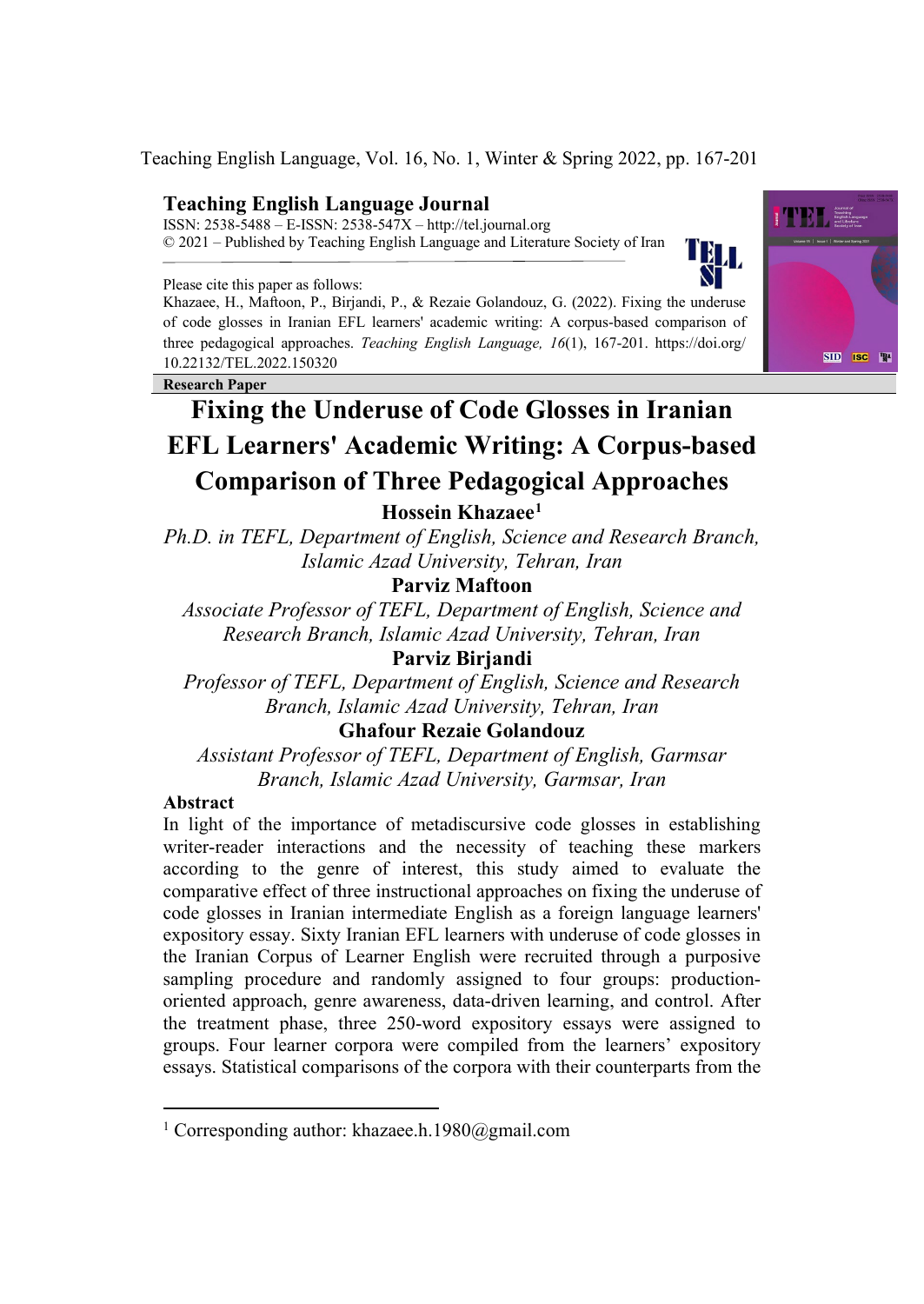Fixing the Underuse …

pre-treatment phase suggested significant improvements in the frequency of the use of code glosses in the production-oriented approach and data-driven learning groups but not in the genre awareness and control groups. Moreover, learners in the production-oriented approach group outperformed those in the data-driven learning group. Implications of the results, including the potential use of the production-oriented approach in the Iranian EFL context for the instruction of other metadiscourse types, in particular, and academic English instruction at large, have been considered.

*Keywords*: Code Glosses, Data-driven Learning, Expository Essays, Genrebased Approach, Production-oriented Approach

*Received: February 20, 2022 Accepted: May 22, 2022*



# **1. Introduction**

A number of theories and models concerning second language writing and genre (e.g., English for specific purposes [ESP] with such prominent figures as Bhatia, Hyland, and Swales) have considered academic writing as entailing interactions between writers and readers (A. M. Johns, 2008). Metadiscourse, or writers' commentary on language content, plays a key role in creating such interactions (Hyland, Wang, & Jiang, 2022). Code glosses, markers such as *for example* and *that is*, which guide the readers through texts by elaborating, reformulating, and exemplifying the previous stretches of discourse (Al-Subhi, 2022), are examples of what Hyland (2005) called interactive metadiscourse in his interpersonal metadiscourse model. According to Hyland, code glosses are used to portray a more vivid picture of the previous discourse chunks so that the upcoming discourse sections can better cement themselves in readers' minds.

One of the roles of code glosses is to elaborate on previous chunks of discourse (Hyland, 2007). Elaboration is defined as expanding the discourse content by Halliday (1994), who believed that it does not give rise to new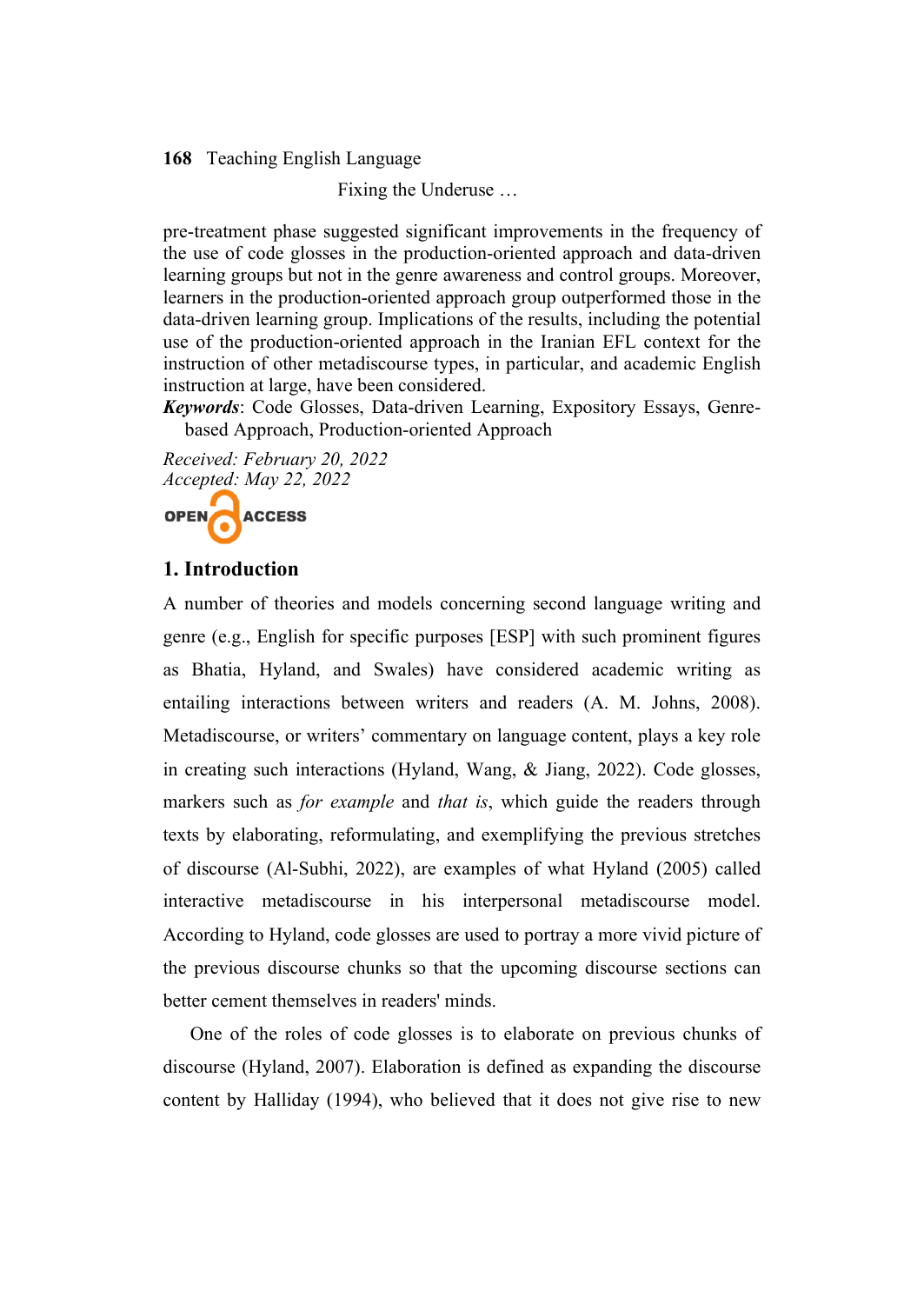themes in discourse but provides an additional characterization of one that already exists. Punctuation marks (e.g., brackets, dashes, etc.) and such "elaborating conjunctions" (Hyland, 2007, p. 268) as *that is* and *in slightly different terms* are frequently used by writers to denote elaboration in discourse.

As stated by Hyland, reformulation is another discourse function of code glosses, whereby the discourse excerpt marked by a code gloss is a rewording or reinforcement of the previous discourse piece. As Hyland further added, reformulation is often signaled "parenthetically" (p. 269) or "lexically" (p. 269) through "reformulation markers" (p. 269) in academic writing. According to Hyland, while some academics regard reformulation as a type of "repair" (p. 269) in unplanned conversation, it is intentionally used in written discourse, "demonstrating the writer's aim to achieve specific rhetorical effects" (p. 269).

Hyland also contended that exemplification—an essential function of expository discourse—is the third function of code glosses, whereby writers clarify or enhance the last stretch of discourse through an example. Hyland restricted this function of code glosses to referring to a "group, clause, word, or numerical figure" (p. 270) signaled by such 'exemplificatory markers' (p. 270) as "punctuation, normally parentheses, by linking adverbials and by abbreviations" (p. 270).

Previous research on code glosses has indicated they are underused in Iranian tertiary-level English as a foreign language (EFL) learners' academic expository essays compared with tertiary-level native speakers of English (Khazaee et al., 2020). Khazaee et al. highlighted the need for the instruction of such markers according to the genre of interest. This instruction can be operationalized in various ways, including through the production-oriented approach (POA), the genre awareness approach, and the corpus-based or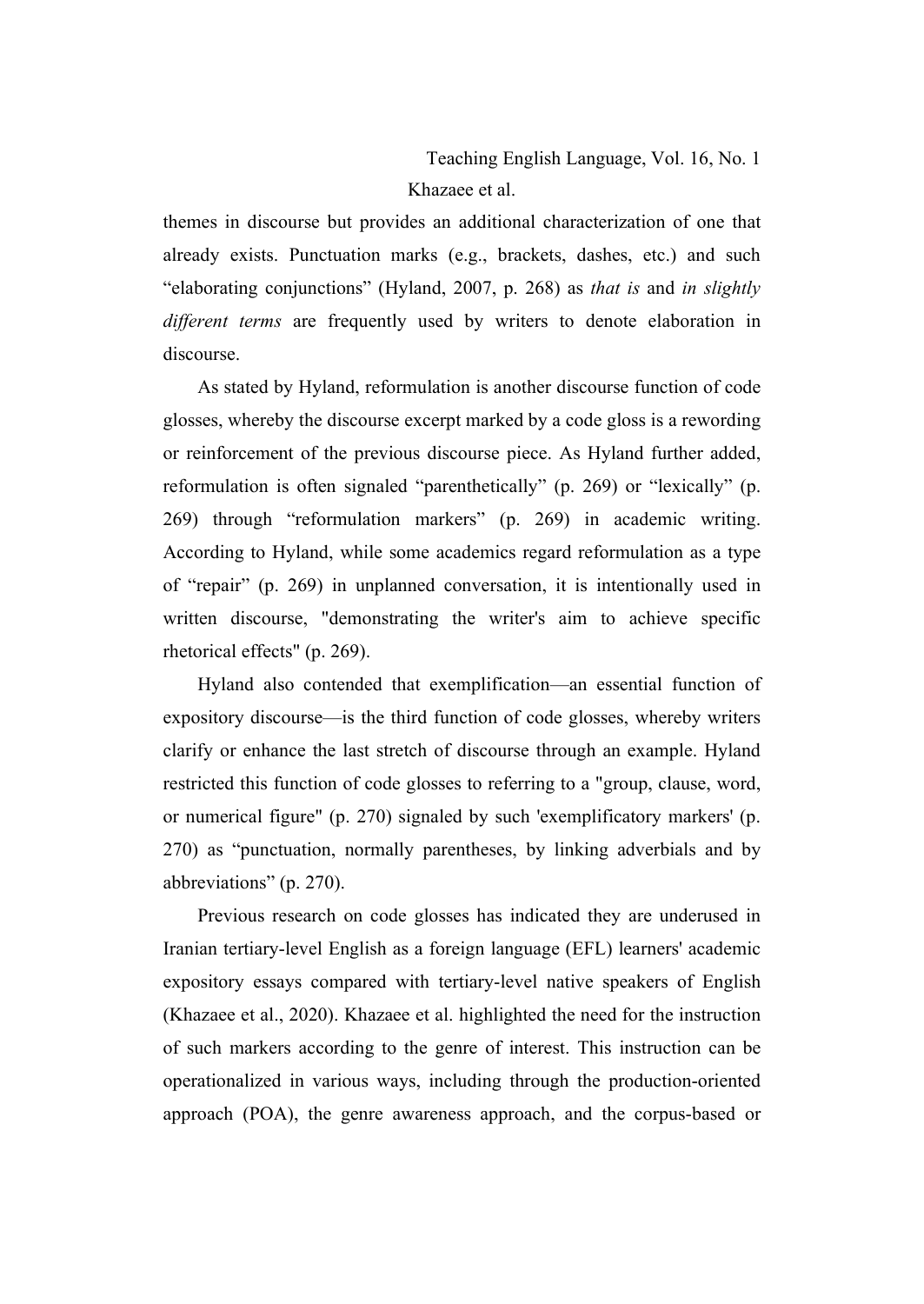Fixing the Underuse …

data-driven learning (DDL) approach. Consciousness-raising tasks and explicit teaching of genres (genre acquisition) are other choices in this regard.

With this end in view, the present study aimed to evaluate the comparative effect of three instructional approaches (i.e., the POA, genre awareness, and DDL) on fixing the underuse of code glosses in Iranian intermediate EFL learners' expository essays. Specifically, this study seeks to bridge the gap between research findings on the claims regarding the superiority of the POA to overcome the constraints of genre-based and DDL approaches in teaching academic writing. Chen (2020), for example, identified several limitations of the genre-based and DDL approaches, including

•the observed informality in academic writing,

- •a lack of guidance for teachers on how to teach and materialize the instructional content since these approaches mainly focus on "what to teach" (p. 344),
- •the de-contextualized (p. 344) presentation of "linguistic features of academic writing, such as discourse structure and moves" (p. 344),
- •and finding a balance between macro- and micro-education, that is, "teachers are not informed of how to decompose a piece of academic writing into smaller output tasks and what specific operational teaching process to follow" (p. 344).

Among the benefits of the POA, Chen referred to the capacity of the POA to help learners turn explicit language knowledge into implicit language knowledge. With this in mind, the following research questions arose from the issues raised in the current study:

- 1. Does the POA contribute to a statistical difference and fixing the underuse of code glosses in Iranian intermediate EFL learners' academic expository essays?
- 2. Does a genre awareness approach contribute to a statistical difference and fixing the underuse of code glosses in Iranian intermediate EFL learners' academic expository essays?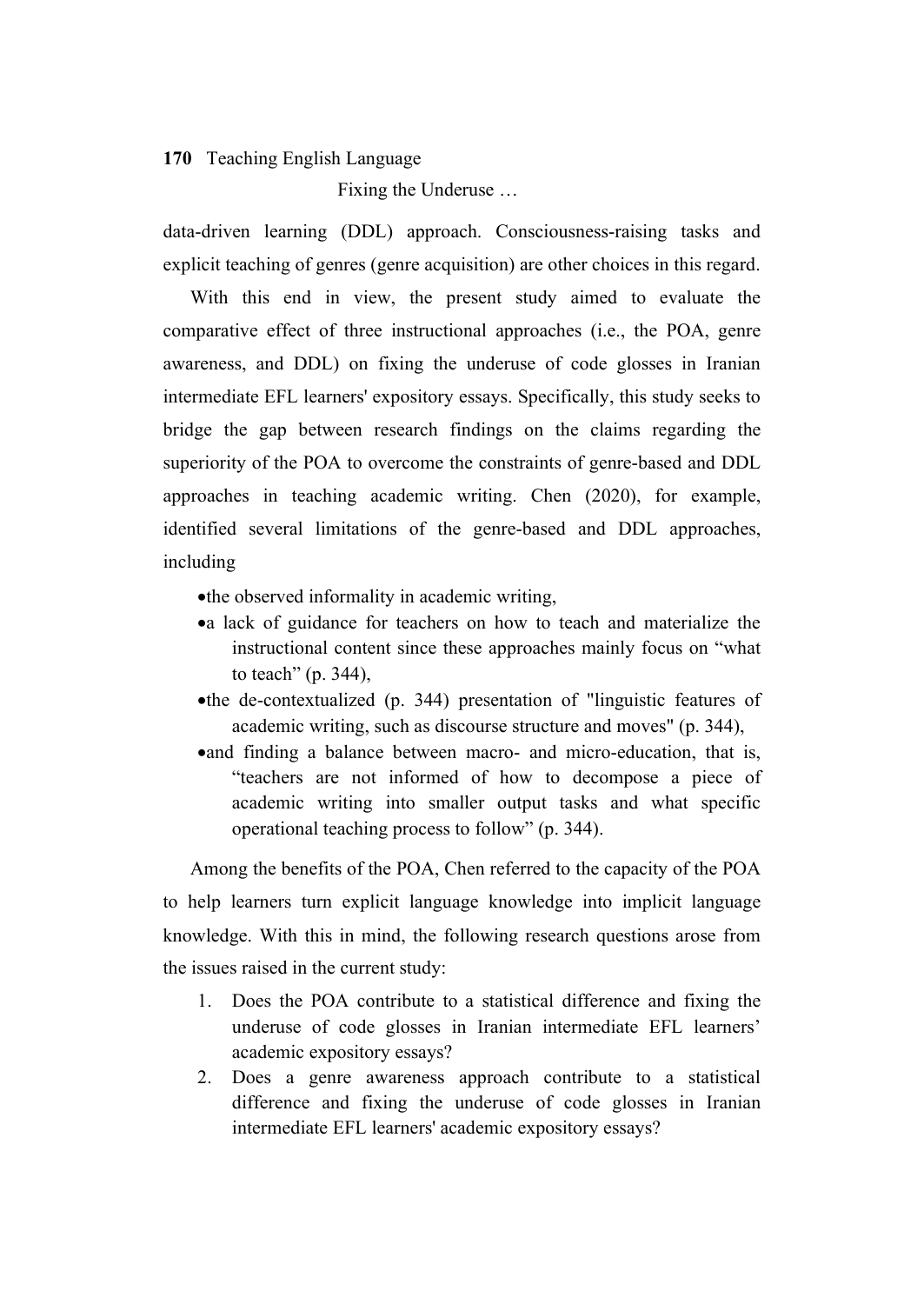Khazaee et al.

- 3. Does DDL contribute to a statistical difference and fixing the underuse of code glosses in Iranian intermediate EFL learners' academic expository essays?
- 4. Which of these three approaches (the POA, genre awareness, and DDL) will likely result in better performance (lower underuse, greater comparability with a normative corpus) in applying code glosses in academic expository essays among Iranian intermediate EFL learners?

In the following section, the POA and its underlying structure, genre awareness, and DDL will be focused on in detail.

# **1.1 POA**

The POA arose from the ideas of Wen (2007), who proposed that outputdriven practice is the best strategy for optimizing foreign language instruction in higher education. The approach has experienced various upgrades since its first emergence in 2007 (Sun & Asmawi, 2021). Zhang (2020) discussed its efficacy in the Chinese context. Academics (e.g., Balázs, 2020) have localized it in contexts other than China, and some prominent figures (e.g., Ellis, 2017; Widdowson & Seidlhofer, 2018) have devoted paper-length discussions to its benefits. Figure 1 shows the whole system of the POA and what it entails.



*Figure 1*. The Whole System of the POA (Wen, 2018a)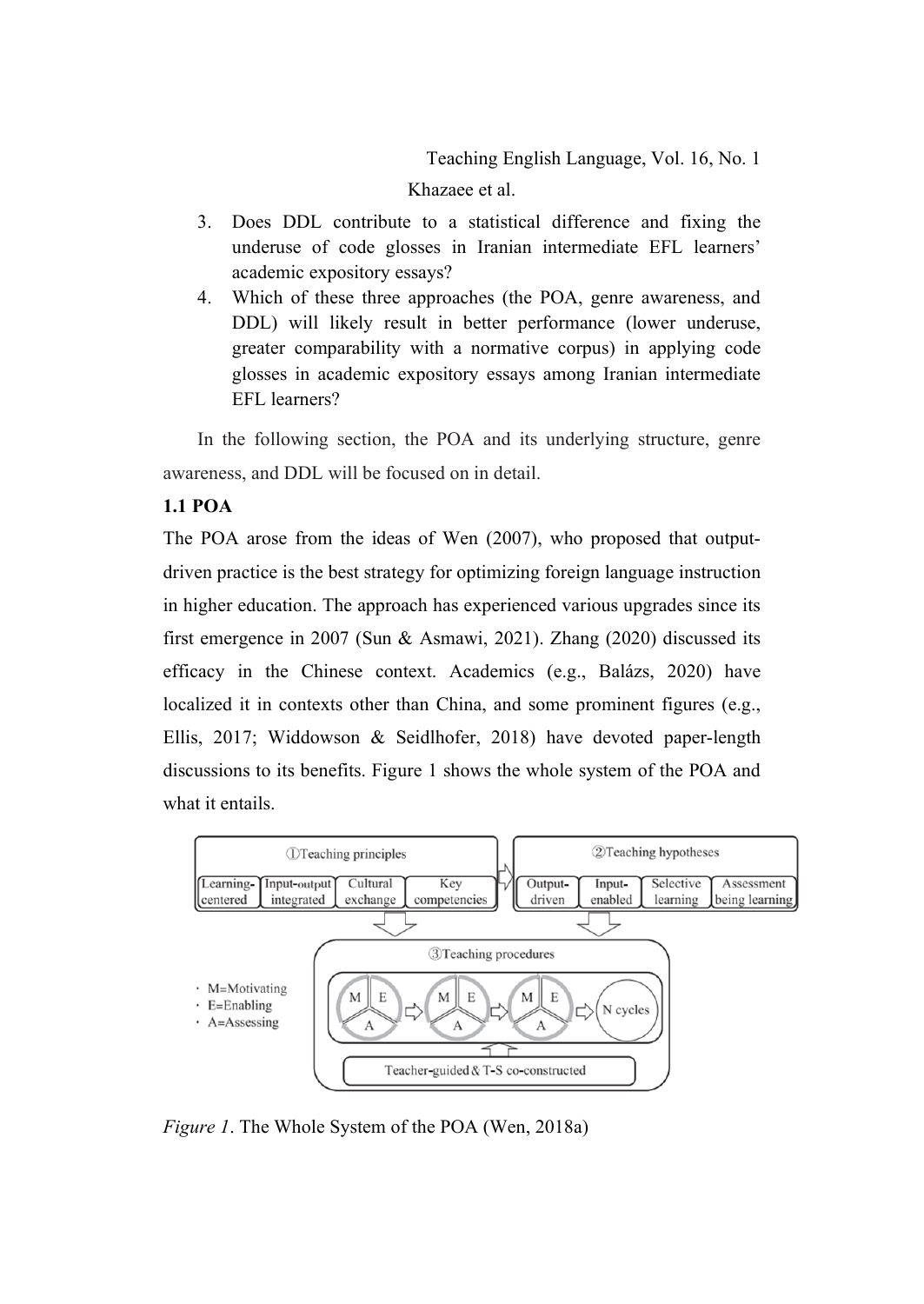Fixing the Underuse …

In terms of the POA teaching principles, we see four categories in Figure 1 that serve as a guide for selecting instructional materials, establishing objectives, and planning classroom activities (Sun, 2020a). The first two categories, according to Sun, are concerned with the POA's teaching procedures, while the third and fourth ones deal with the content and aims of POA-based instruction.

Figure 2 depicts POA's four teaching hypotheses that theoretically underpin its three teaching procedures. Among these, as Sun asserted, the output-driven hypothesis emphasizes the use of productive activities as motivators and final learning outcomes at the start and end of an instructional phase. This is what is seen in the motivating phase of the POA. Based on Sun, the input-enabled hypothesis implies that properly selected language materials and well-designed exercises can assist learners in performing tasks that are currently beyond their abilities. Sun also asserted that, according to the selective learning hypothesis, care must be taken over the selection of instructional activities since, if properly designed, they can improve learners' productive skills. The input-enabled hypothesis and selective learning hypothesis are portrayed in the enabling phase of the POA. Sun also mentioned that the assessment being learning hypothesis, which determines the assessment phase of the POA, suggests that assessing is a learning process in and of itself, and integrating assessment and learning can increase learning outcomes.

The three teaching procedures of the POA constitute its actual instructional scene. In the motivating or *iPrepare* phase (Wen, 2018b), the instructor first uses a communicative scenario to describe the production activity and then invites the learners to complete it (Sun, 2020a). Wen (2018b) asserted that this helps learners notice their cognitive and language limits (information or language gap) and inspires them to focus on the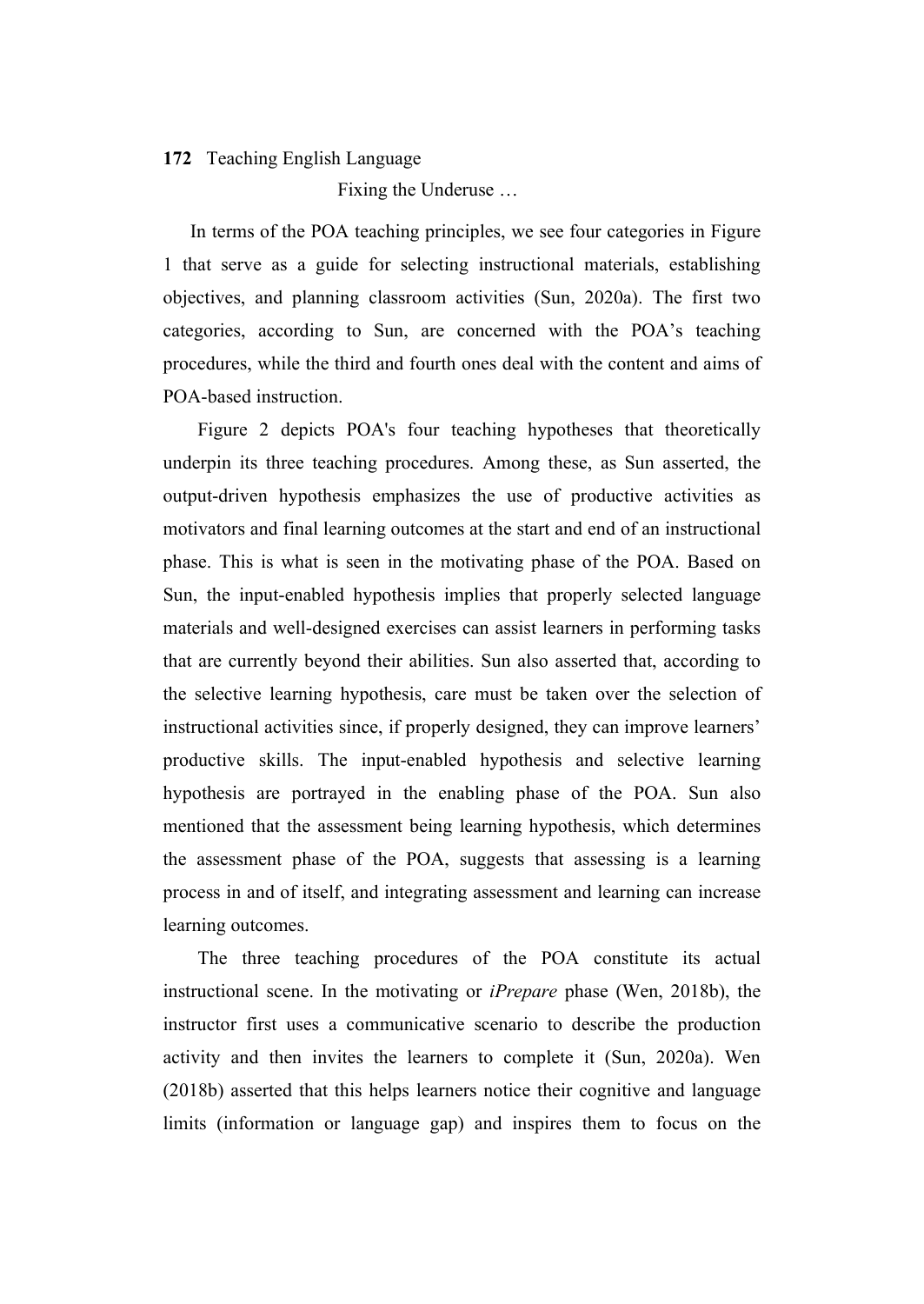Teaching English Language, Vol. 16, No. 1 Khazaee et al.

supporting activities that follow. Zhang (2020) explained that motivating can be direct or indirect, complex or simple. According to Zhang, learners are invited to engage in productive activities and experience the challenges involved in direct motivating. Zhang also added that the learners watch a video clip of other learners with similar language proficiency levels performing the same productive activity in indirect motivating. When teachers know their learners' personas and know where their learning gaps lie, simple motivating means skipping some of the steps. On the other hand, complex motivating, according to Zhang, requires learners to walk through a thorough course of action in order to complete a new productive task and perceive the challenges.



*Figure 2.* The POA Teaching Procedures (Sun, 2020a)

In the enabling or *iExplore* phase (Wen, 2018b), the instructor picks relevant material and plans a sequence of exercises to give language, content, and structure scaffolds (Qiu, 2020). According to Qiu, three criteria (i.e., alignment, gradualness, and variety) determine the effectiveness of the enabling phase. Qiu added that, based on these criteria that do not function in isolation but are intertwined, the enabling tasks are followed in sequential order in a single teaching session. They start with the easier ones and progress to more challenging ones that require more advanced cognitive and language abilities.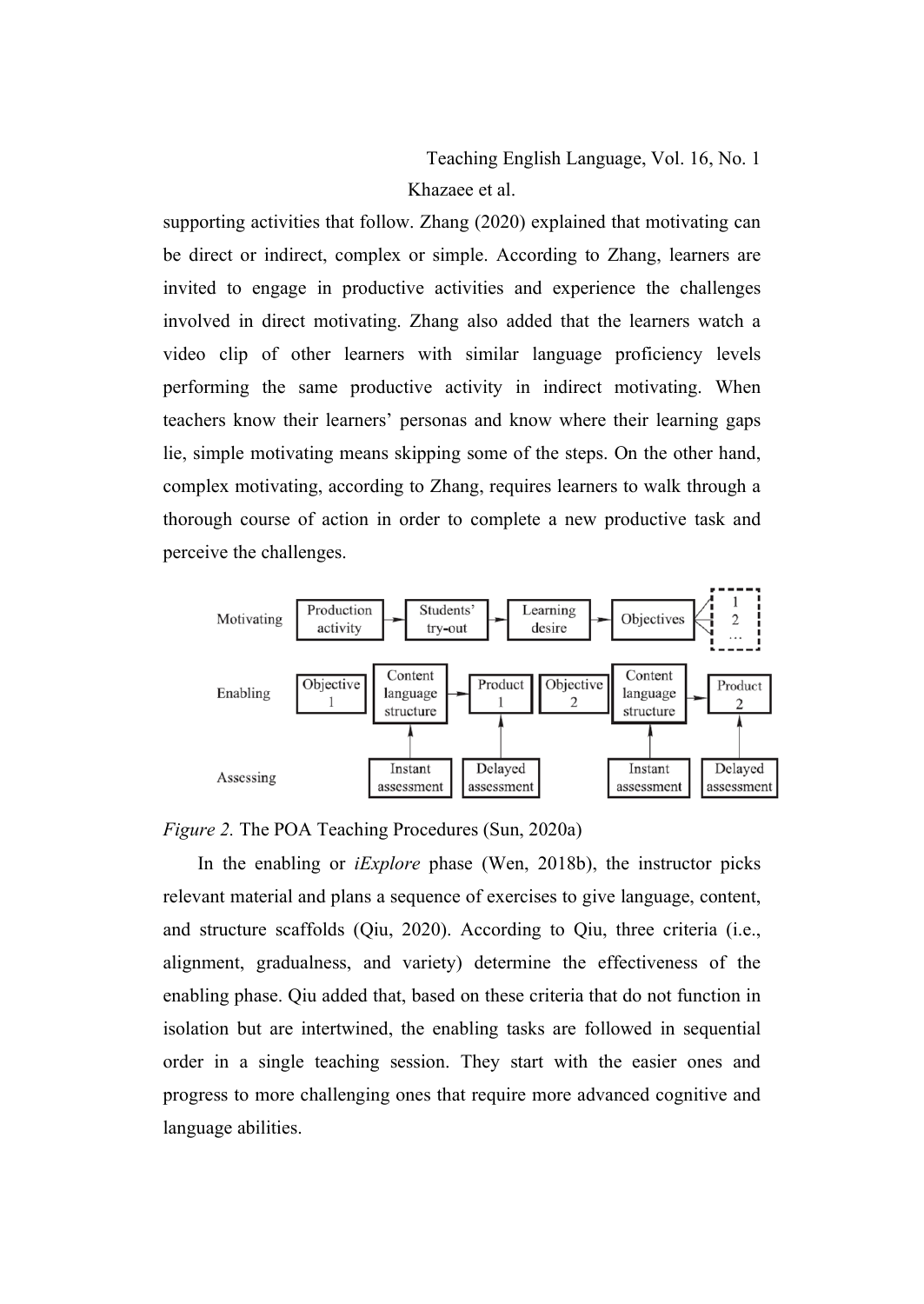Fixing the Underuse …

In the assessment or *iProduce* phase (Wen, 2018b), there are two types of assessments: immediate and delayed. The former refers to the enabling phase, in which the instructor assesses learners in an ongoing fashion and provides the material, language, and structure they need to complete a task (Sun, 2020b). The latter, according to Sun, occurs during the following class session and is dependent on the learners' after-class work.

#### **1.2 Genre Awareness**

As A. M. Johns (2008) specified, there are three different definitions and pedagogies of genre used by three major schools of thought, namely the North American tradition of the new rhetoric (NR), the ESP tradition, and the Sydney school's systemic functional linguistics (SFL). A. M. Johns asserted that genres have been primarily recognized and defined by their contextual and social characteristics in the NR tradition. The underlying belief here is that genres are variable, meaning that even knowledge of genres acquired through instructional courses will not guarantee that, in dealing with a new context, past experiences of a specific genre will be functional in producing a text in that genre (Russell, 1997). Here, rare efforts have been made (e.g., Devitt, Reiff, & Bawarshi, 2004), which, in A. M. Johns' (2008) terms, led to "genre curricula that begin with the situations in which genres are produced" (p. 242).

 A. M. Johns considered the NR tradition's contributions to a genreawareness approach (compared with genre acquisition) very useful, especially if one intends education rather than training. A. M. Johns elaborated on the distinction between education and training by saying that if one intends genre awareness and thus education concerning genres, care must be taken to note "the immediate contexts in which texts from a genre are produced, the roles of readers and writers in those texts, their ideologies, and the communities to which they belong and many other factors influencing writers" (p. 242).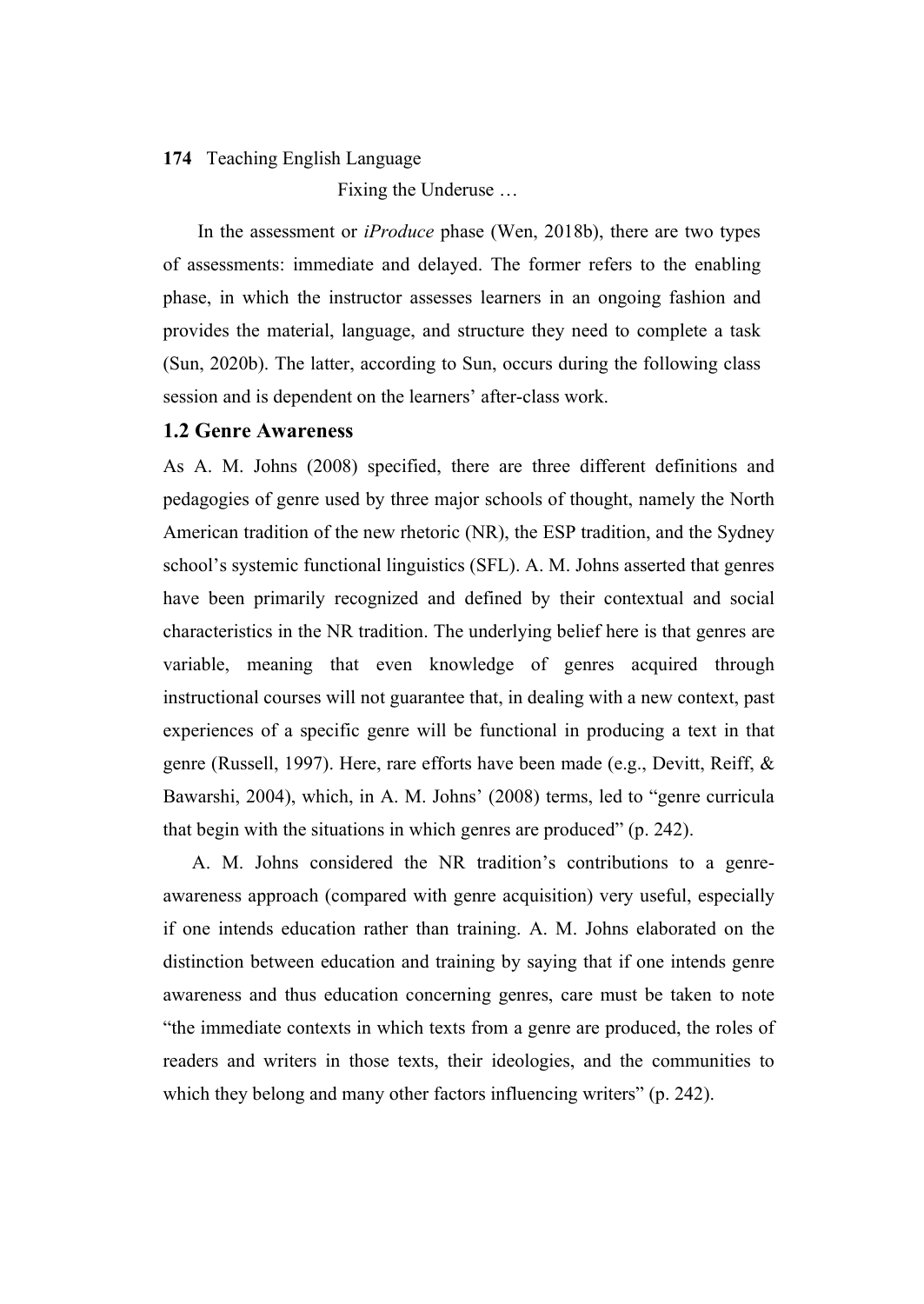Teaching English Language, Vol. 16, No. 1 Khazaee et al.

The ESP school, according to A. M. Johns, is "more linguistically and textually oriented" (p. 243) compared with the NR tradition. Here several names are seen, including Bhatia (1993), Hyland (2005, 2007), and Swales (1990), who, as A. M. Johns (2008) asserted, began "their pedagogical work with the language and structure of the text rather than the context, and they tend to hypothesize about context from studies of texts" (p. 243). A. M. Johns also added that the seminal term *relationship between writers and audiences* is the offspring of this school.

According to A. M. Johns, SFL has a genre acquisition orientation. She elaborated that genre acquisition concerns the replication of a specific text type based on the instruction and learning of similar text types and a writing template that is provided to learners. An example is the five-paragraph essay approach, which is prevalently applied in the Iranian context of academic writing instruction. In this approach, learners are instructed to write essays that have three essential parts: introduction, body, and conclusion. The weak transfer of this approach to writing competence and dealing with genres in academic settings is well cited in the literature (e.g., Derakhshan & Karimian Shirejini, 2020).

# **1.3 DDL**

DDL, or the use of online or offline corpus materials in language instruction, originated from the ideas of T. Johns (1991a, b). The proponents of DDL believe that through examining linguistic data and investigating huge volumes of authentic language, learners can find grammatical patterns, word meanings, and other elements of language (Boulton & Cobb, 2017). Boulton and Cobb asserted that DDL has various advantages, including bringing authenticity into the classroom, having a corrective role, and offering a sense of discovery. Teachers can utilize pre-compiled corpora or create their own specific corpora for DDL aims (T. Johns, 1991a, b). The merits of DDL may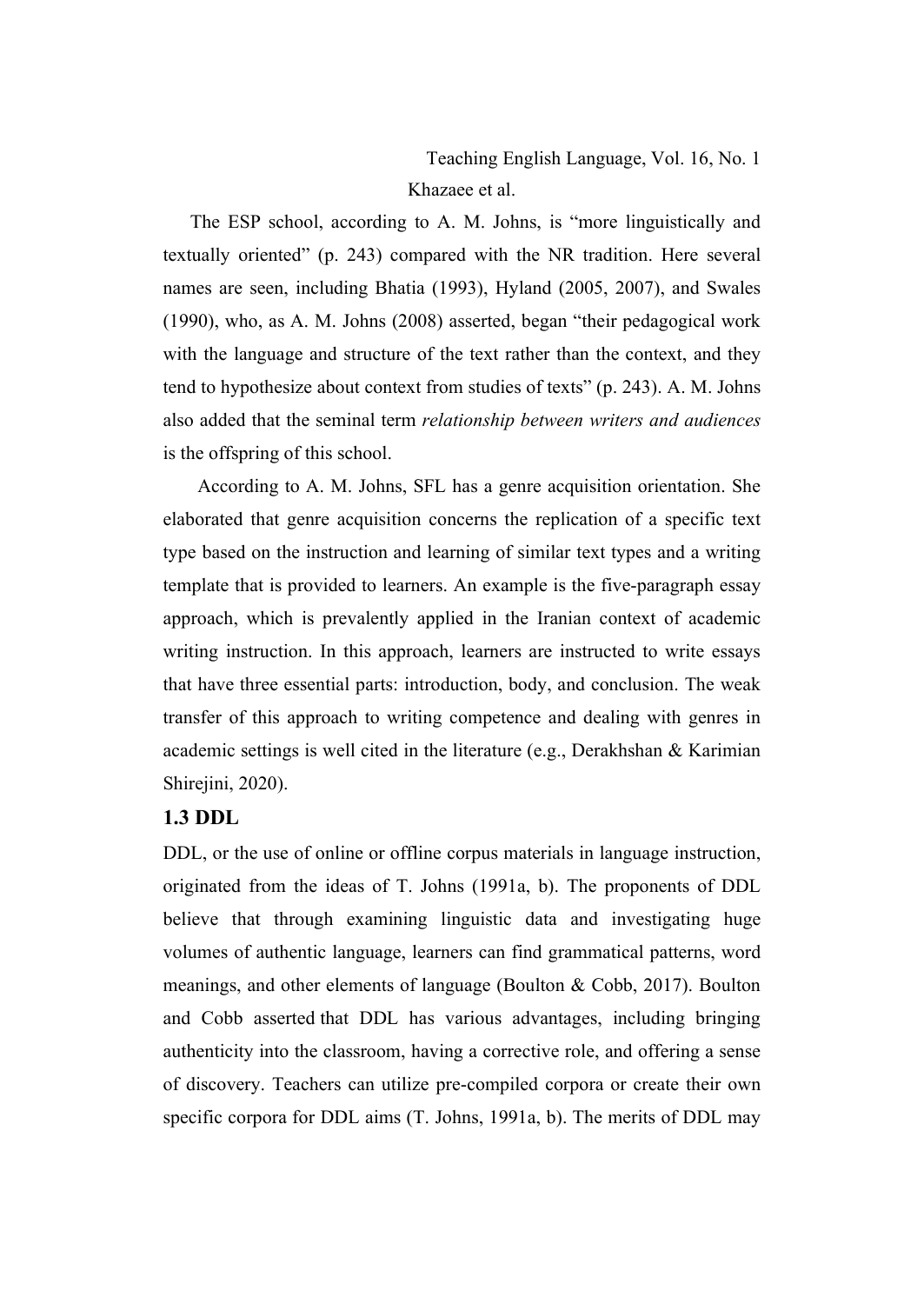Fixing the Underuse …

be debated indefinitely, but the scope of the current study prevents us from doing so. Interested readers can refer to studies by Boulton and Cobb (2017) and Gilquin and Granger (2010) for further details. In what follows, a review of comparative and instructional studies on code glosses is presented.

### **2. Review of the Related Literature**

An overview of the literature about metadiscourse and specifically code glosses shows that the pendulum has often swung in favor of studies with a comparative nature. Through such studies, comparisons have been made between native and non-native speakers of English (e.g., Guziurová, 2020; Hosseini & Mayahi, 2015; Hui, 2009; Khazaee et al., 2020; Jalilifar, 2007; Talebinejad & Ghadyani, 2012), between groups with different first languages (e.g., Edusei, 2015), and non-native speakers of English with the same first language writing in different genres, sub-genres, or fields of studies (e.g., Babaii et al., 2015; Barabadi et al., 2021; Hyland, 2007; Qin & Uccelli, 2019; Safari, 2018). Most of these studies have pointed to differences in applying metadiscourse and code glosses between the categories of users mentioned, with exceptions in between. Such differences arose as a result of issues such as the specificity and requirements of writing in the fields as well as the expectations of the community of scholars in the fields (Hyland, 2007), the impact of the first language and culture (Hinds, 1987; Rasti, 2011), academic disciplines (Hyland, 2005), language proficiency level (Intaraprawat & Steffensen, 1995), and previous instruction (Cheng & Steffensen, 1996).

Searching the literature for studies with instructional themes on code glosses reveals that the broader category of metadiscourse has received the most attention (e.g., Ädel, 2017; Alavinia & Aftabi, 2013, Asadi, 2018; Dastjerdi & Shirzad, 2010; Steffensen & Cheng, 1996; Xiaoguang & Hui, 2004). Almost all of these studies have referred to the positive effects of explicit instruction of metadiscourse on learners' writing quality. More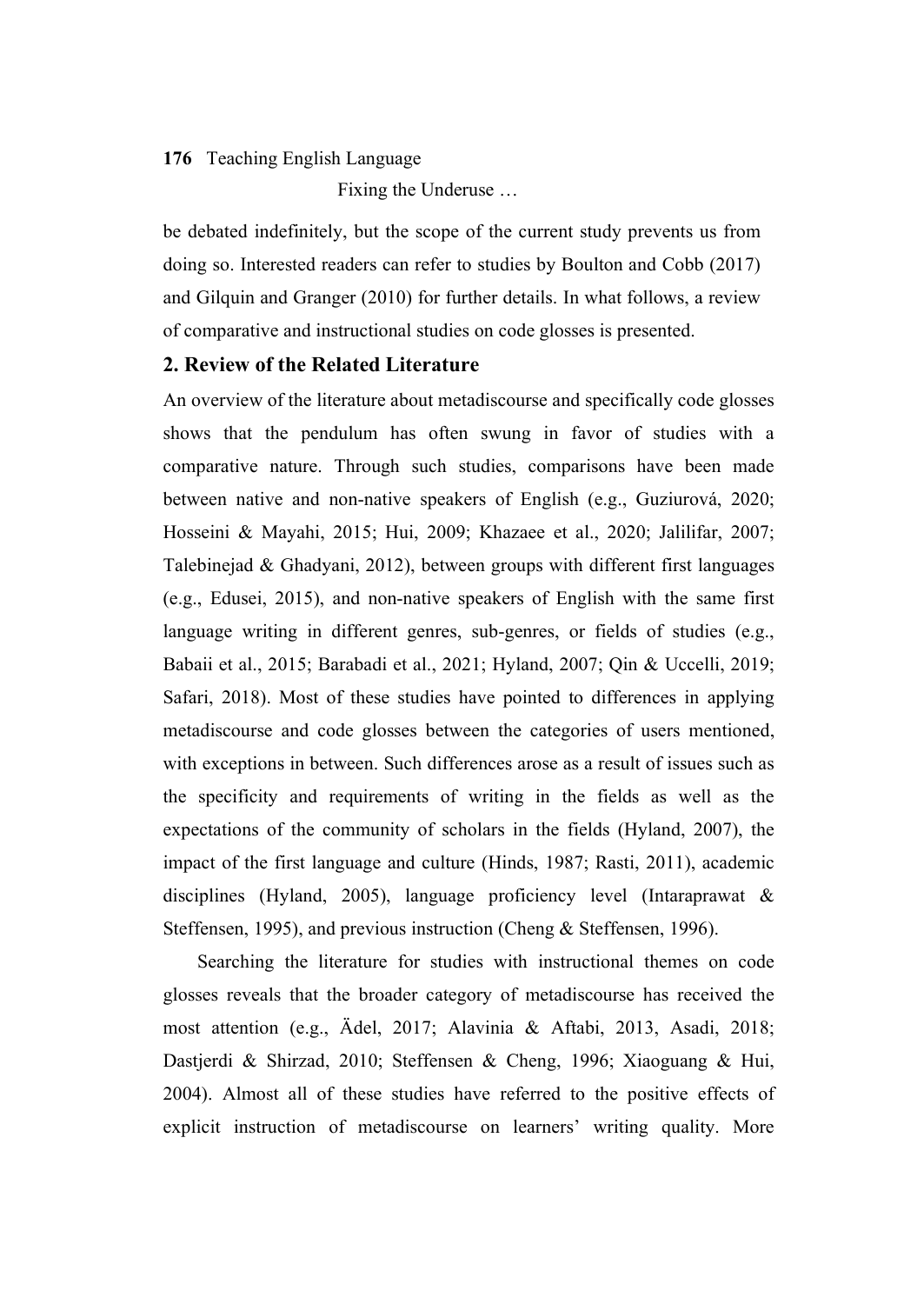importantly, genre-based and DDL techniques prevail in the practice of academic writing instruction. Through a search in different databases, no research has been found concerning the use of POA for the instruction of code glosses. With this in mind, the following section deals with methodological issues concerning the present study.

#### **3. Method**

# **3.1 Participants**

Sixty male and female Iranian EFL learners who had participated in the compilation of the Iranian Corpus of Learner English (Khazaee et al., 2020) were recruited through a purposive sampling procedure. The participants' language proficiency levels, their fields of study, and the underuse of code glosses (in the essays they sent for the compilation of the Iranian Corpus of Learner English) were the major selection criteria for the present study. A note on the selection of the participants of the current study seems necessary here. In order to compile the Iranian Corpus of Learner English, the authors had the names and contact information of the participants who took part in the study by means of a learner profile form that the learners sent with their essays. This helped the researchers recruit participants for the present study.

The participants were all Persian native speakers and intermediate (B1) in terms of language proficiency level. In order to check the language proficiency levels of the learners, they were asked to take the EF Standard English Test and report the results to the researchers. All of them graduated from different branches of the Islamic Azad University in Iran with Bachelor's degrees in English Translation. At the time of data collection for this study, the learners' average age ranged from 28 to 34 (mean = 31.6). These learners signed consent forms after the first author explained the goals of the study.

#### **3.2 Instrumentation**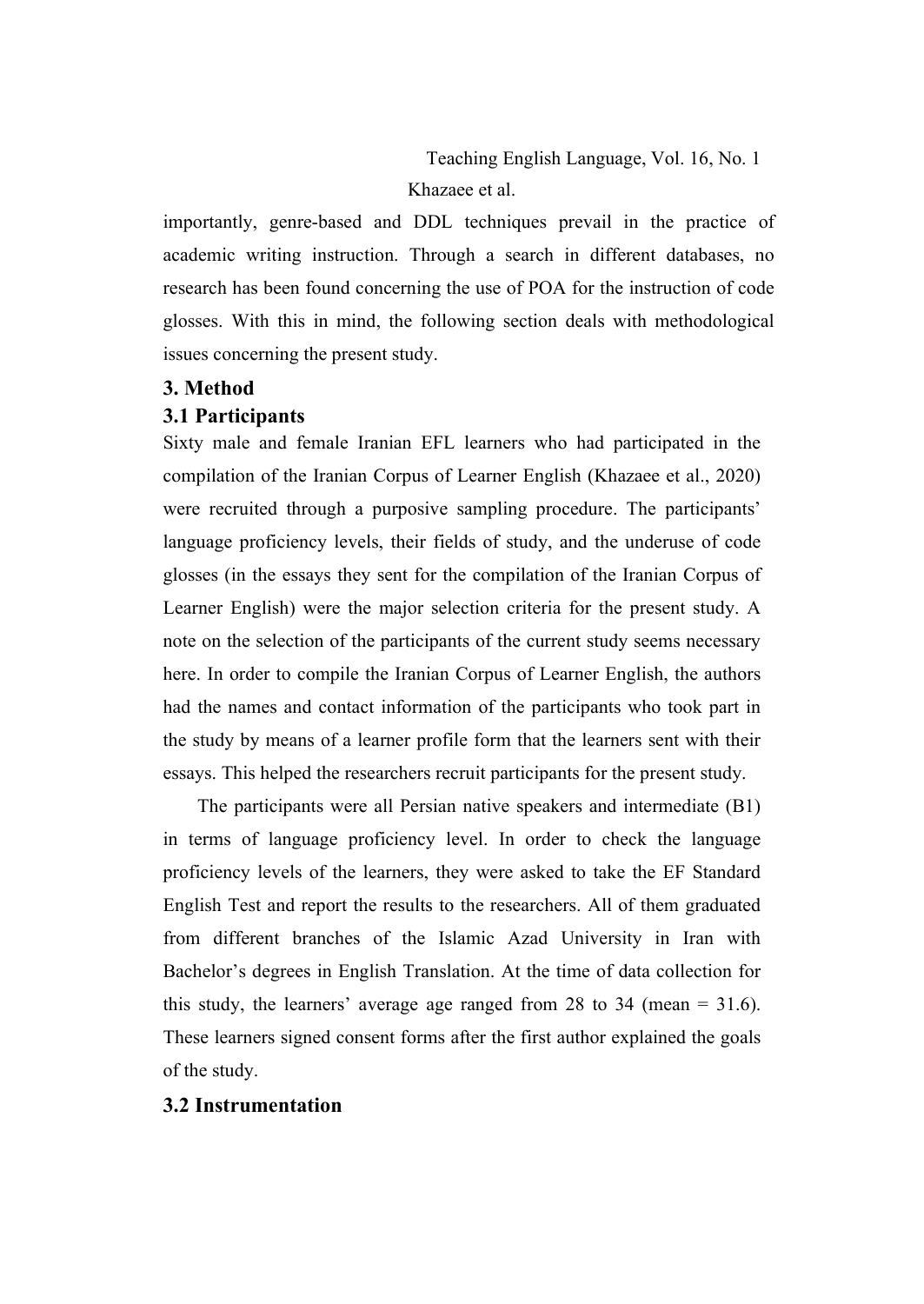Fixing the Underuse …

The following instruments were utilized in different phases of the study:

- •The EF Standard English Test was used to check the proficiency levels of the participants;
- •Microsoft Word was used for writing essays by participants of the study;
- •The Foxit PDF Reader was used to convert the essay's Microsoft Word files into PDF format;
- •The AntFileConverter version 2.0.0 (Anthony, 2017) was used to convert the essays' PDF files to plain text (.txt) format. This was done because corpus software such as AntConc only reads text files.
- •The AntConc version 4.0.3 (Anthony, 2021) was used to extract code glosses from the BAWE sub-corpus (explained below) for the DDL group's treatment as well as to extract code glosses from the compiled learner corpora in the pre- and post-treatment phases;
- •The corpus builder engine at the Compleat Lexical Tutor website (Cobb, 2016) was used to convert plain text (.txt) files into four learner corpora in both the pre- and post-treatment phases;
- •A subset of the normative BAWE corpus (92,984 words from expository essays by 44 English-native linguistics students) was used as the normative corpus to be compared with the four learner corpora in the post-treatment phase. The corpus was also used to teach code glosses to the DDL group. The essays in the corpus were downloaded as resource number 2,539 from the University of Oxford Text Archive at http://ota.ahds.ac.uk/headers/2539.xml and compiled as a corpus using the corpus builder engine at http://www.lextutor.ca;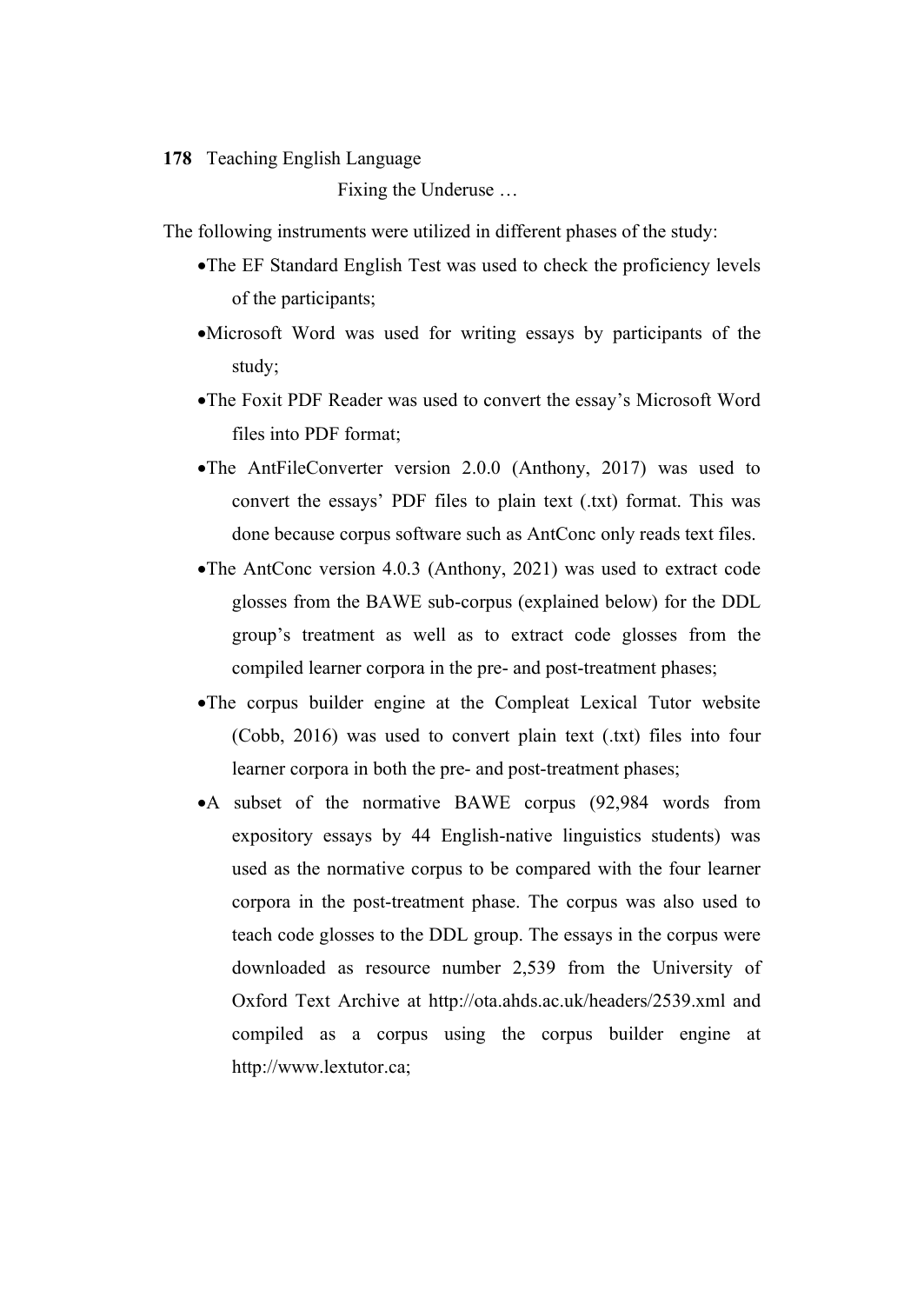- •The Skyroom web conferencing platform was used in the pre-treatment phase as well as for the instruction of groups in the treatment phase; and
- •IBM SPSS Statistics version 26 and Lancaster University's loglikelihood and effect size calculator (available at https://ucrel.lancs.ac.uk/llwizard.html) were used for statistical comparisons of corpora between pre- and post-treatment phases as well as with the BAWE sub-corpus.

# **3.3 Procedure**

# **3.3.1 Pre-treatment Phase**

This phase of the study started with contacting the subjects and requesting their participation, receiving the results of the proficiency test, explaining the research aims, and gathering the consent forms. A random assignment took place to assign the 60 participants of the study to four groups: the POA, genre awareness, DDL, and control. Before the treatment phase, each group was asked to write three 250-word expository essays. The topics of the essays were chosen from Tham (2013). The topics were "Discuss how traveling widely can be beneficial to students" (p. 33), "Should the word 'fail' be removed from our education system? What are your views?" (p. 49), and "How can relationships between the older generation and the younger generation be improved?" (p. 53). For each group, an 11,250-word learner corpus was compiled and analyzed for instances of the use of code glosses. It was done to make sure that the period between the compilation of the Iranian Corpus of Learner English and the present study did not influence the participants' underuse of code glosses.

 The four corpora were analyzed for instances of code glosses using version 4.0.3 of AntConc, and qualitative analyses of the results produced raw frequencies of elaborating, reformulating, and exemplifying code glosses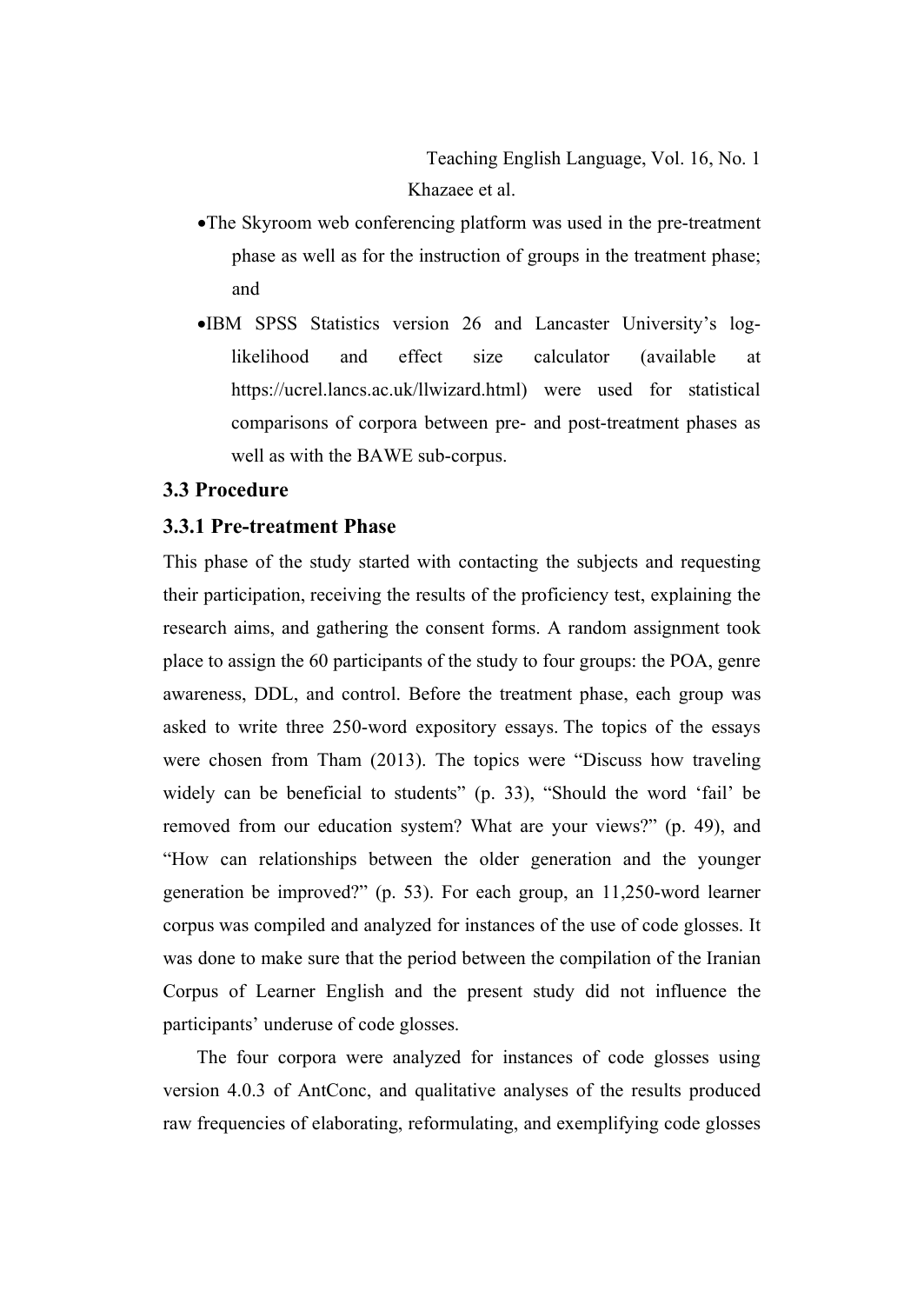Fixing the Underuse …

for each group. Log-likelihood tests  $(G<sup>2</sup> tests)$  were conducted by means of Lancaster University's log-likelihood and effect size calculator to compare each group with the BAWE sub-corpus (elaborated above in section 3.2). As Lancaster University's log-likelihood and effect size calculator normalizes the frequency counts, there was no need to normalize the frequency counts here. All four groups showed underuse of code glosses compared with the normative BAWE sub-corpus.

# **3.3.2 Treatment Phase**

The treatment phase of the study included the instruction of code glosses to the POA, genre awareness, and DDL groups. The control group received no instruction on code glosses. The following are details of the treatment phase of the study. The teacher of the POA, genre awareness, DDL, and control groups was the first author of the current study.

#### **3.3.2.1 POA Group**

The instruction of code glosses to this group was based on the POA. In order to do this, a communicative scenario and some enablers were designed. The POA-based instruction was followed within 12 class hours, with three hours for motivating, eight hours for enabling, and one hour left for assessing. The instruction for this group was as follows:

> •**Motivating:** The researchers deployed direct and simple motivating in three rounds in the present study. The first round of the motivating phase was carried out by providing a communicative scenario. The scenario was designed assuming that it would happen in the learners' future jobs and was cognitively demanding to complete. The communicative scenario was as follows:

You hold a bachelor's degree in English translation. One of the things you will do as a language service provider is to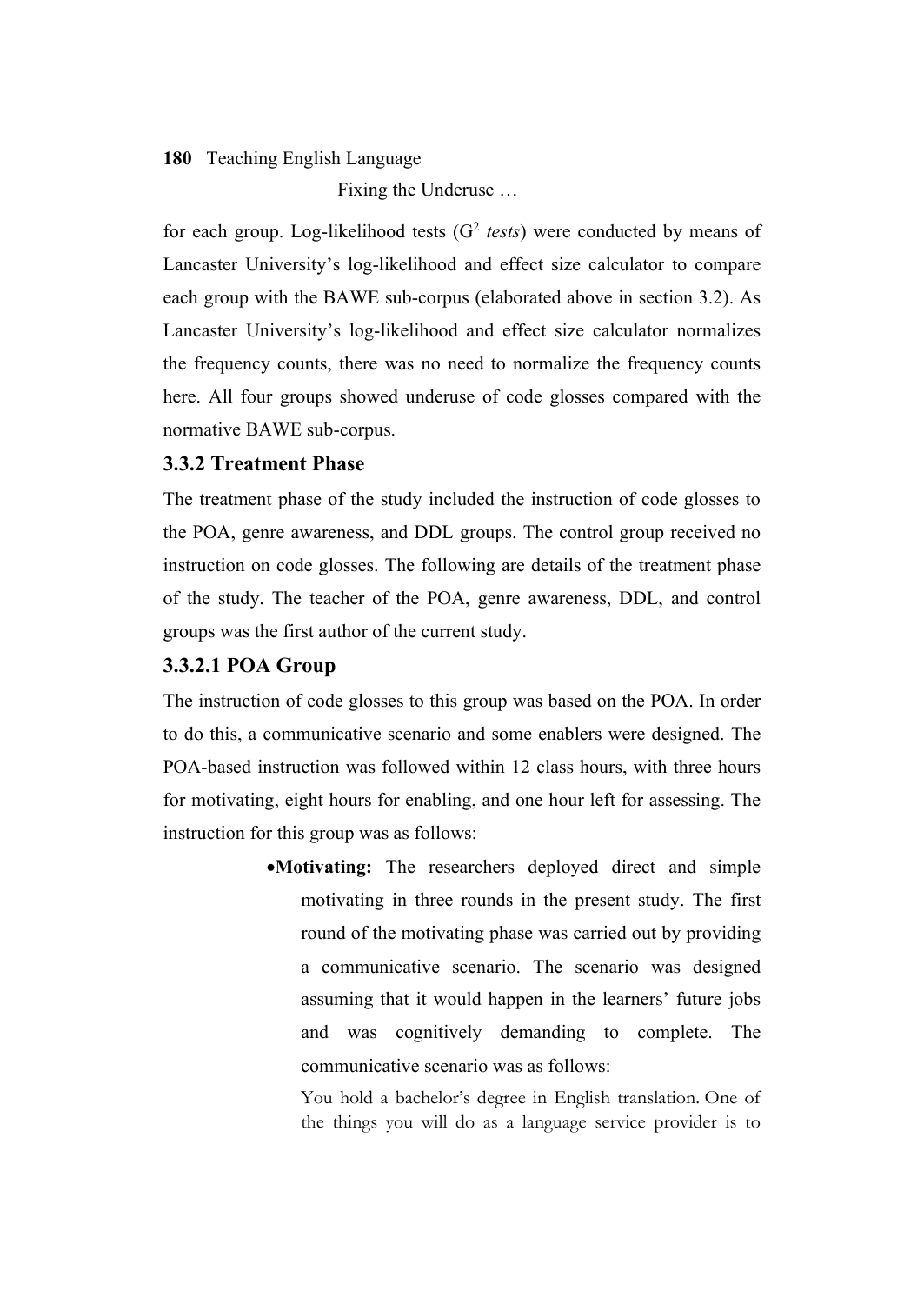#### Teaching English Language, Vol. 16, No. 1

#### Khazaee et al.

revise translated or spontaneously written academic texts in terms of language issues. One of your friends from university gave you an essay that he had submitted to his professor's email box as part of the final grade he would get for the semester's academic writing course. Unfortunately, the essay has been returned to him to be revised in terms of language because he did not use code glosses appropriately. Code glosses are such metadiscourse markers as or, such as, brackets, dashes, and so forth that are prevalently used in academic discourse to elaborate, reformulate, or exemplify specific stretches of discourse. Since the essay is of utmost importance to your friend and will impact his final score, he asked you to help him overcome this problem.

In the second phase of motivating, the learners tried the above productive scenario. They were asked to find instances of misuse or avoidance of code glosses in an expository essay. For this to happen, several code glosses in the essay had been deleted or replaced with irrelevant words. After trying the productive activity (while the teacher was observing the whole process), learners were asked to share their ideas based on the following questions:

- 1.Do you know what code glosses are?
- 2.Can you describe some cases of code glosses that are missed or misused in this essay?
- 3.How can you revise the essay in terms of applying appropriate code glosses?

Following this brief scenario and group discussion, the learners became aware of the existing flaws in the essay and expressed their thoughts on them. They mentioned that there were language-related gaps when they sought to complete the productive activity. While most learners had a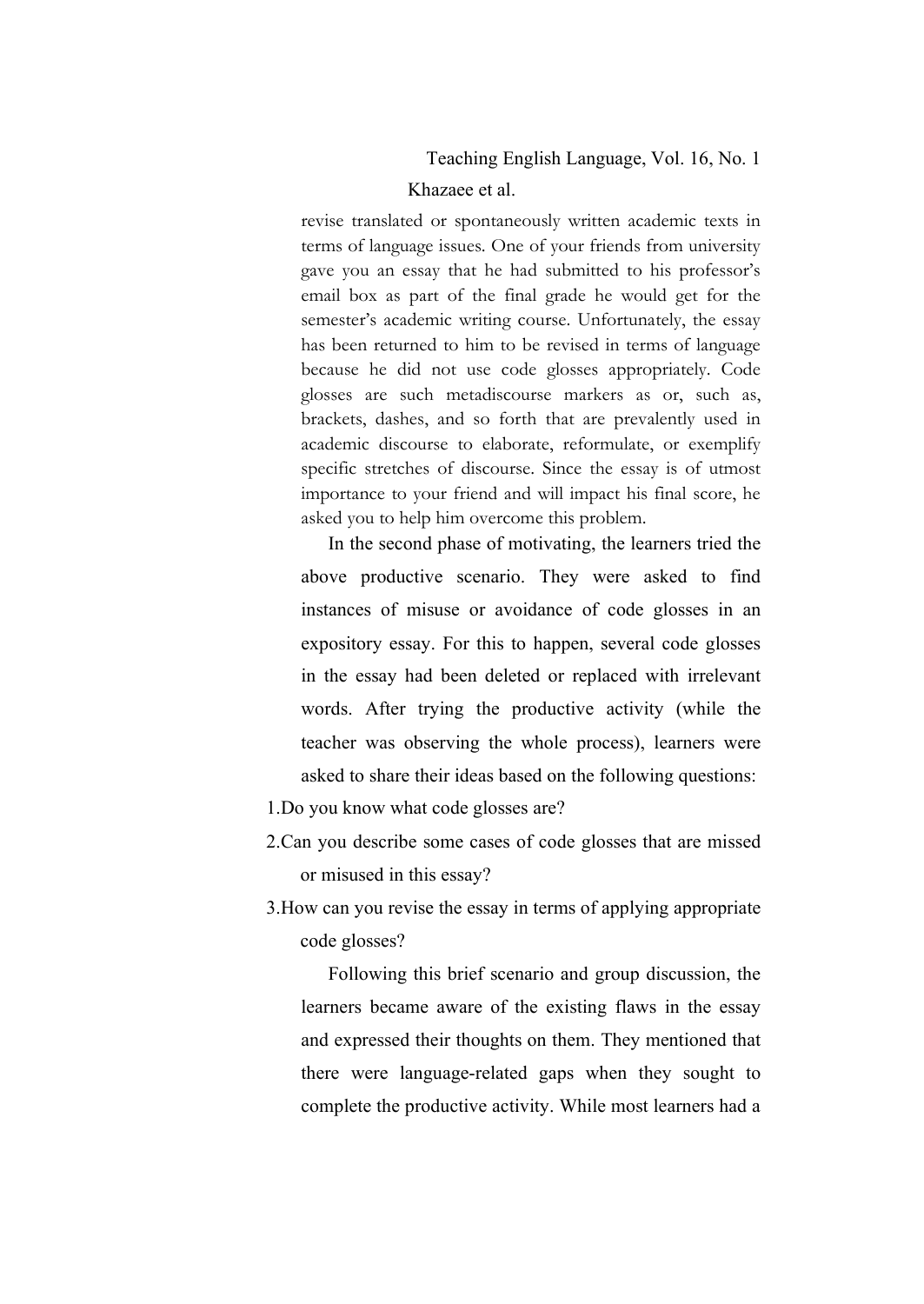Fixing the Underuse …

relative understanding of elaborating, reformulating, and exemplifying stretches of discourse, they were unable to perceive the gaps precisely due to a lack of terminology related to the category of code glosses. They mentioned that they did not know that a list of such items (like the one provided by Hyland, 2005) existed. The name code gloss was also interesting to the learners. They mentioned that the education they had received was mostly limited to cohesive devices that provided a kind of what they called *connected writing*. After identifying their obstacles, the learners had a specific vision for their learning.

The teacher explained the learning objectives and productive activities in the third step of motivating. To supplement the learners' current knowledge of code glosses, the teacher presented new material tailored to their learning gaps. First, he explained what metadiscourse and code glosses are. Then, he provided the learners with a list of code glosses extracted from Hyland (2005), categorized into three classes: code glosses referring to elaboration, reformulation, and exemplification. The motivating phase project was to revise an essay for instances of misuse or avoidance of code glosses. For this to happen, each learner was provided with a short piece of a second expository essay, again with misuse or avoidance of code glosses, and asked to revise the essay.

•**Enabling:** During the enabling phase, the learners were instructed through a series of sequential enabling activities. They were provided with nine expository essays and three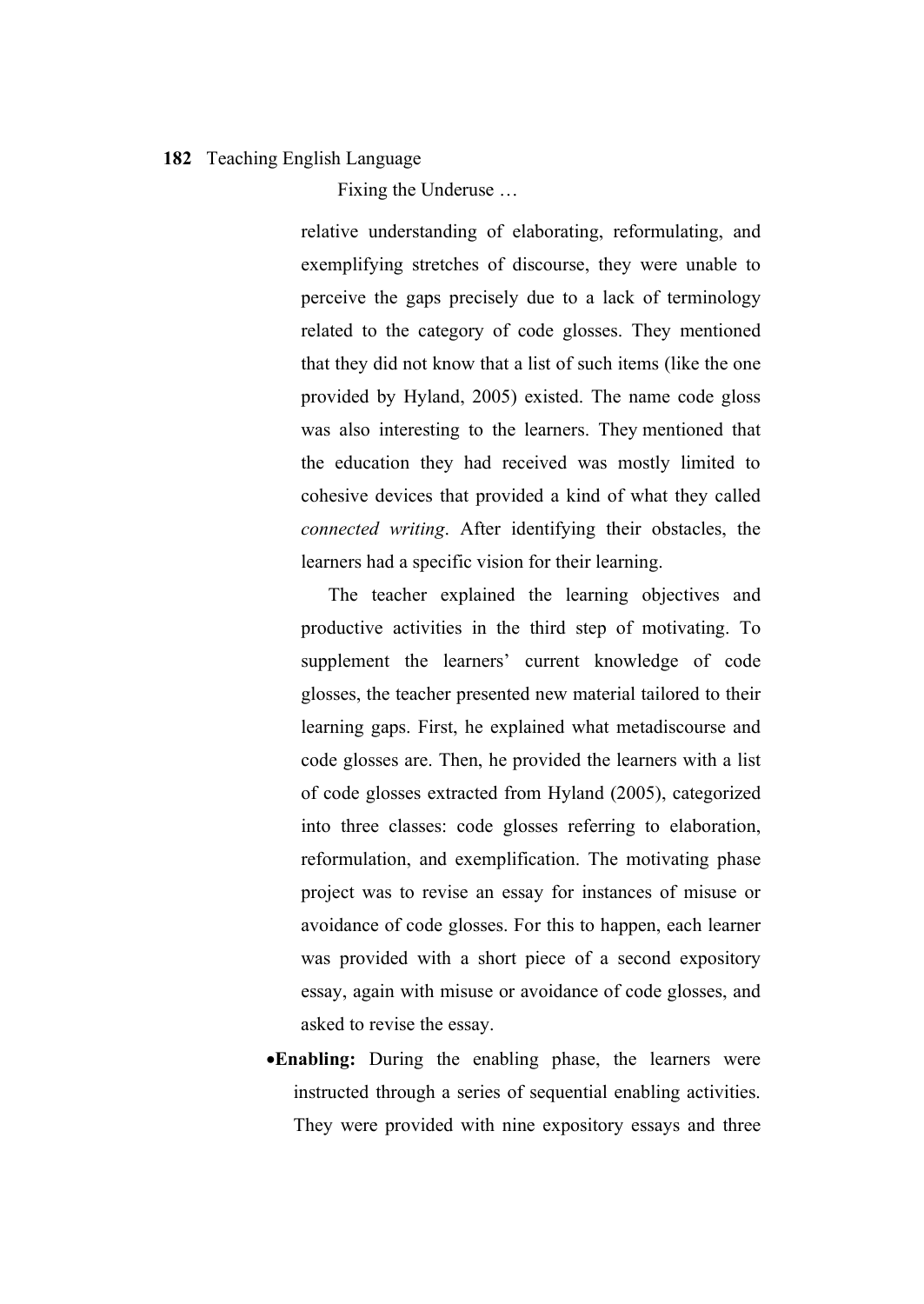Teaching English Language, Vol. 16, No. 1 Khazaee et al.

types of exercises for each text as enablers. The first type of exercise was focused on locating code glosses in texts, assisting learners in extracting code glosses from the text that were relevant to the productive activity. The second type required them to perform replacements. Here, the learners replaced the misused or deleted code glosses with appropriate ones from the list of code glosses provided to them in the motivating phase. The third type asked the learners to insert code glosses in the essays with no clue as to where code glosses were necessary.

•**Assessing:** The ongoing diagnostic assessment was received by the POA group during the enabling phase when the students practiced mini-productive tasks. Another type of assessment was the achievement assessment at the end of instruction. The teacher asked the learners to write three 250-word essays and submit them to the first author of the present study. The topics were from Tham (2013). They were "What are some important qualities that a teacher should possess?" (p. 69), "What are some pros and cons of students taking up part-time jobs?" (p. 74), "What makes a good friend? What qualities do you look for when you choose friends in your life?" (p. 87).

# **3.3.2.2 Genre Awareness Group**

This group received genre awareness concerning the roles and functions of elaborating, reformulating, and exemplifying code glosses (not to be mistaken with genre acquisition or the explicit teaching of genres as delineated in the Introduction section). Care was taken to follow the paradigmatic technicalities according to the designed framework for genre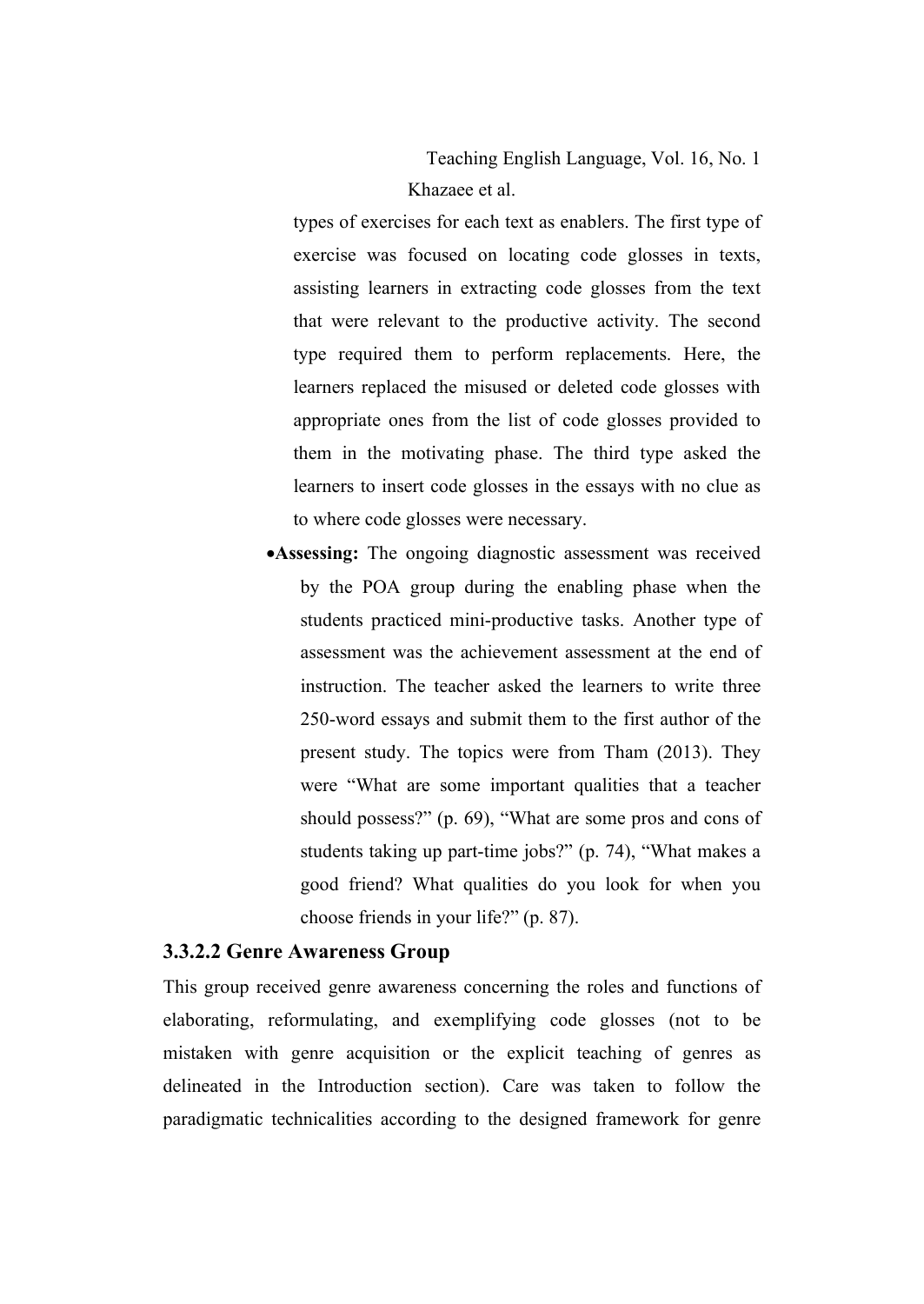Fixing the Underuse …

awareness, which was based on A. M. Johns' (2008, p. 244) "prompt analysis for genre awareness," which is presented in Figure 4.

To the students: As you prepare to write, revise, and edit, consider these questions, particularly if you are given a writing task in your academic classroom:

[Note: If you cannot answer these questions from the task you have been given, how do you find out the answers?]

- 1. GENRE NAME: What is this text called (its genre name)? What do you already think you know about what a text from this genre looks and 'sounds' like? For example, how should the text be organized? What kind of language do you need to use?
- 2. PURPOSE: What are you supposed to DO as a writer when completing this task? Are you asked to make an argument? To inform? To describe or list?
- 3. CONTEXT: If you are writing this task in, or for, a classroom, what do you know about the context? What does the discipline require for a text? Under what conditions will you be writing? For example, are you writing a timed, in-class response?
- 4. WRITER'S ROLE: Who are you supposed to BE in this prompt? A knowledgeable student? Someone else?
- 5. AUDIENCE: Is your audience specified? If it is your instructor, what are his or her expectations and interests? What goals for students does the instructor have?
- 6. CONTENT: What are you supposed to write about? Where do you find this content? In your textbook? In lectures? Are you supposed to relate what you have heard or read in some way?
- 7. SOURCES: What, and how many, sources are you supposed to draw from to write your text? Have the sources been provided in the class? Are you supposed to look elsewhere? Are the sources primary or secondary?
- 8. OTHER SPECIFICATIONS: What else do you know about the requirements for this text? How long should it be? What referencing style (MLA, APA) should you use? What font type?
- 9. ASSESSMENT: How will your paper be graded? What does the instructor believe is central to a good response? How do you know? If you don't know, how can you find out?
- 10. MAKING THE TEXT YOUR OWN: What about the paper you write can be negotiated with the instructor? Can you negotiate the topic? The types of sources used? The text structure? If you can negotiate your assignment, it might be much more interesting to you.

*Figure 4.* Prompt analysis for genre awareness (A. M. Johns, 2008, p. 244)

Using the Skyroom platform, the teacher and the learners worked on eight samples of expository essays through this prompt for eight weeks. Code glosses were specifically discussed with regard to questions 8 and 9 of the prompt. This was a new way of dealing with writing for the learners, and they expressed their interest in such a framework over the five-paragraph style of teaching writing provided to them in their paragraph development and essay writing courses at university. In the end, the learners were asked to write three 250-word essays on the same topics given to the POA group.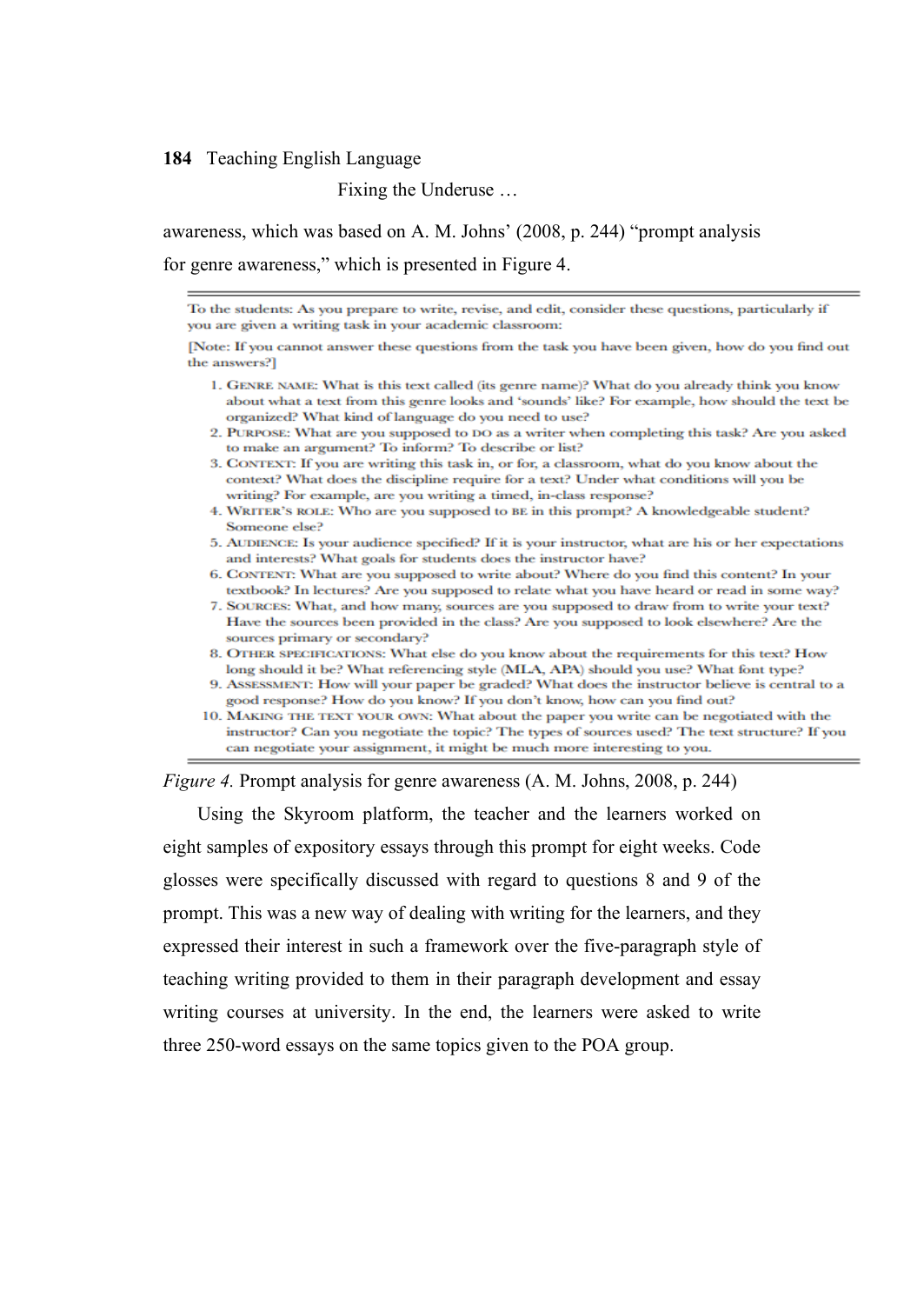Teaching English Language, Vol. 16, No. 1 Khazaee et al.

# **3.3.2.3 DDL Group**

This group received DDL techniques. Learners received descriptions of how to use corpora and software for data mining and DDL first. The participants received eight weeks of education on code glosses through AntConc version 4.0.3 (Anthony, 2021). They had the software on their computers and, together with the teacher, were searching the corpus for instances of code glosses. This was in accordance with the corpus-based analysis of corpora by which a list of pre-determined items is searched in a corpus. The automatic results were then analyzed in terms of the contextual occurrence of code gloss candidates. The teacher helped them in the first cases of analysis. The expository essays from the sub-part of the BAWE corpus (referred to above) were used for this purpose. With a list of code glosses from Hyland (2005), the learners searched the entire corpus for instances of code glosses referring to elaboration, reformulation, and exemplification. They tried to identify cases of code glosses from terms similar to code glosses but referring to propositional meaning. In the end, the learners were asked to write three expository essays on the same topics given to the POA and genre awareness groups.

# **3.3.2.4 The Control Group**

This group received the traditional five-paragraph framework instruction of academic writing, mainly expository essays. In the end, the learners were asked to write three expository essays on the same topics given to the POA, genre awareness, and DDL groups.

# **3.3.3 Post-treatment Phase**

The post-treatment phase of the study entailed the following (in order of occurrence):

•After the treatment, the untimed essays were gathered.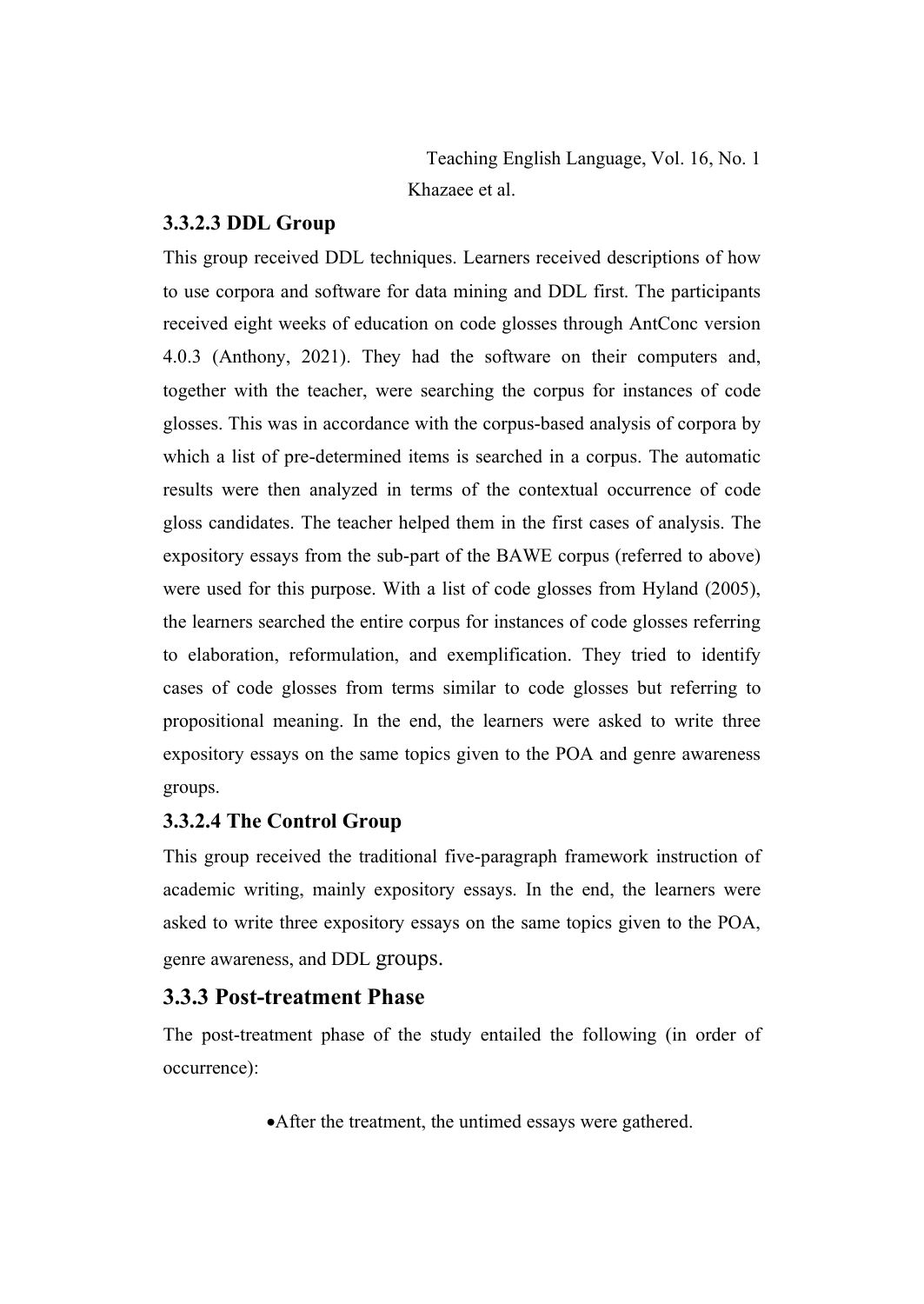Fixing the Underuse …

- •All essays were converted into PDF and then plain text (.txt) format.
- •Using the corpus builder engine at the Compleat Lexical Tutor website (Cobb, 2016), four learner corpora were compiled and prepared for the next stage, code gloss extraction.
- •Version 4.0.3 of AntConc was used for the extraction of code glosses based on the appendix of Hyland (2005).
- •A manual analysis of the results of the automatic search was conducted by the first author. Hyland's (2005, 2007, among others) explanations concerning the line of distinction between propositional meaning and items demarcated as *code gloss* were used for this purpose.
- •Raw frequencies of the use of code glosses in the four learner corpora were obtained.
- •For statistical comparisons of corpora between pre- and posttreatment phases as well as with the BAWE sub-corpus, IBM SPSS version 26 and Lancaster University's loglikelihood and effect size calculator were used.

# **4. Results**

Concerning the first research question—whether the POA contributes to a statistical difference and fixing the underuse of code glosses in Iranian intermediate EFL learners' academic expository essays—the results of the related-samples Wilcoxon signed ranks test on are shown in Tables 1-3. It should be noted that since the two corpora in the pre- and post-treatment phases were of equal size for all groups, there was no need to normalize the frequency counts for running the Wilcoxon test. To save space, the comparisons of corpora compiled from all groups after the treatment phase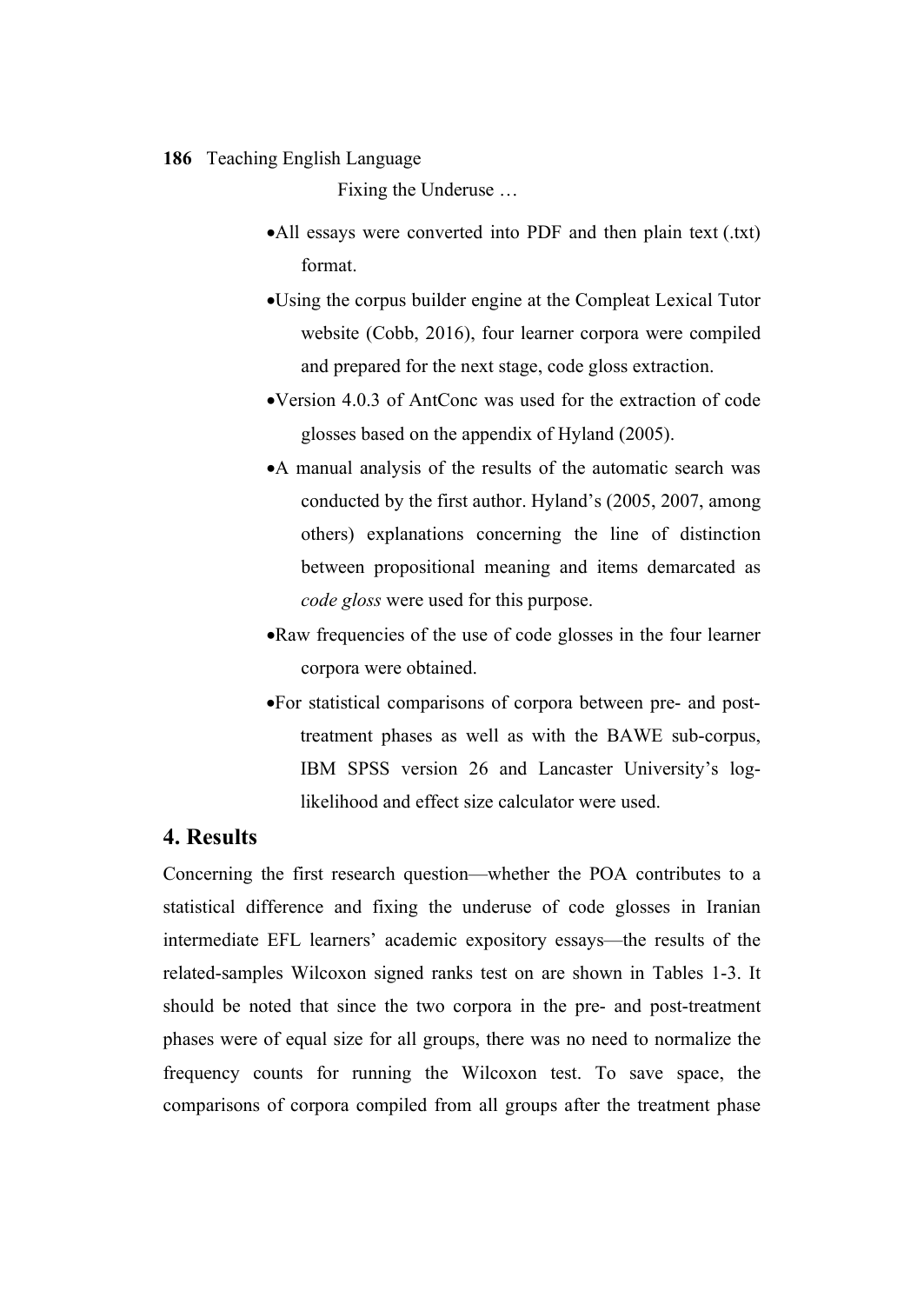# Teaching English Language, Vol. 16, No. 1

Khazaee et al.

with the BAWE sub-corpus by means of the log-likelihood test are put into one table, Table 4.

#### Table 1 *Descriptive Statistics*

|                |    |      |           |   |                      |      | Percentiles |           |
|----------------|----|------|-----------|---|----------------------|------|-------------|-----------|
|                |    |      | Std.      |   |                      |      | 50th        |           |
|                | N  | Mean | Deviation |   | Minimum Maximum 25th |      | (Median)    | 75th      |
| POA Before the | 15 | .67  | .724      |   |                      | .00  | 1.00        | 1.00      |
| Treatment      |    |      |           |   |                      |      |             |           |
| POA After the  |    | 5.00 | 1.309     | 3 | 7                    | 4.00 |             | 5.00 6.00 |
| Treatment      |    |      |           |   |                      |      |             |           |

#### Table 2

*Wilcoxon Signed Ranks Test*

|                               |          |                  | Mean | Sum of |
|-------------------------------|----------|------------------|------|--------|
|                               |          | N                | Rank | Ranks  |
| POA After the Treatment - POA | Negative | $^{0a}$          | .00  | .00    |
| Before the Treatment          | Ranks    |                  |      |        |
|                               | Positive | 1.5 <sup>b</sup> | 8.00 | 120.00 |
|                               | Ranks    |                  |      |        |
|                               | Ties     | 0 <sup>c</sup>   |      |        |
|                               | Total    | 15               |      |        |

a. POA After the Treatment < POA Before the Treatment b. POA After the Treatment > POA Before the Treatment

c. POA After the Treatment = POA Before the Treatment

#### Table 3 *Test Statistics*

|                        | POA After the   |
|------------------------|-----------------|
|                        | Treatment - POA |
|                        | Before the      |
|                        | Treatment       |
|                        | $-3.436^b$      |
| Asymp. Sig. (2-tailed) | -001            |

a. Wilcoxon Signed Ranks Test

b. Based on negative ranks.

As tables 1-3 show, the Wilcoxon signed ranks test showed that the POA group performed better after the treatment (Mdn =  $5.00$ ) than before the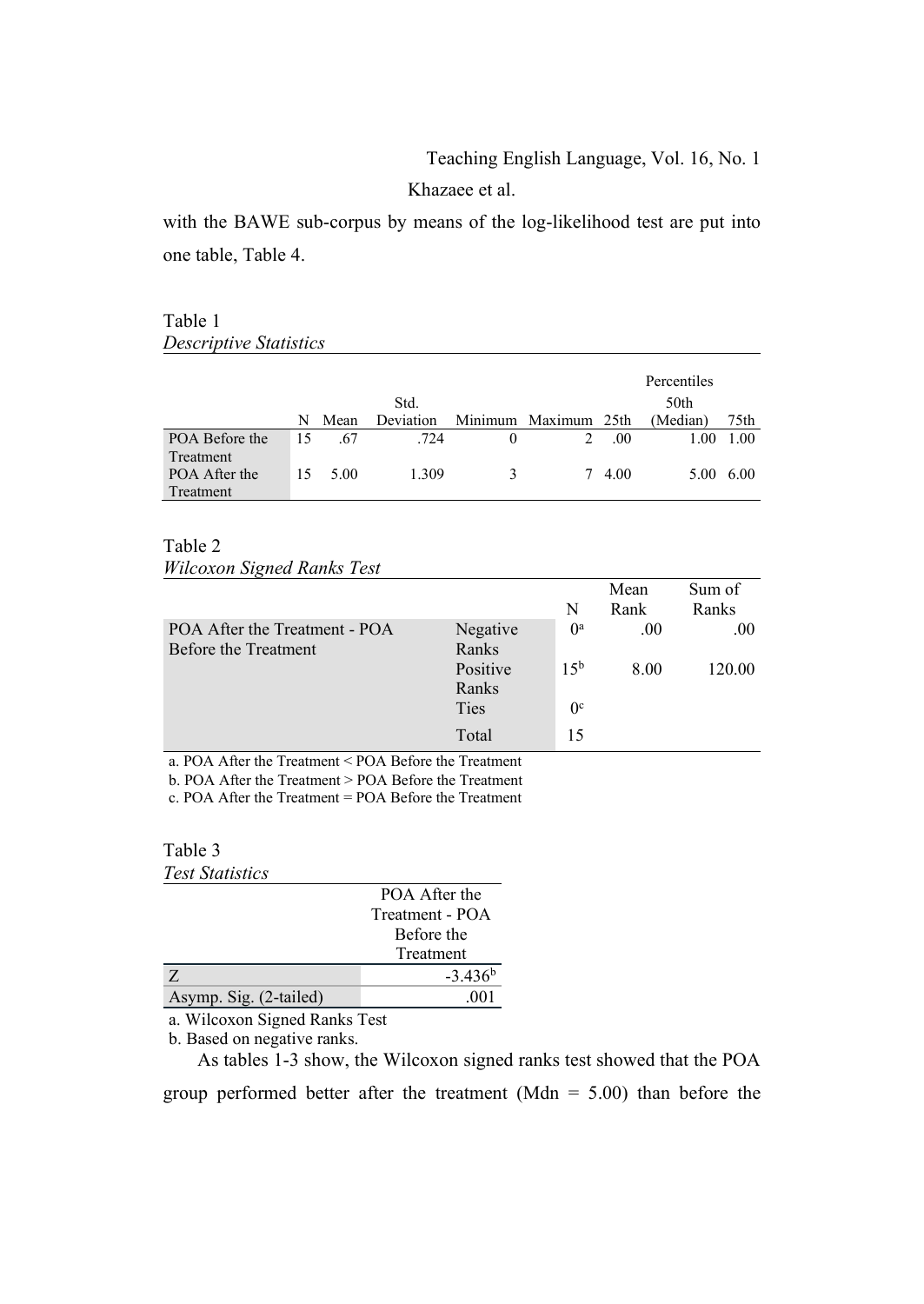Fixing the Underuse …

treatment (Mdn = 1.00), and this difference was statistically significant:  $T =$ 120,  $z = -3.43$ ,  $p \le 0.001$ .

Table 4

*Log-likelihood Test Results of Comparing the Use of Code Glosses Between the Four Corpora of the Study After the Treatment Phase and the BAWE Subcorpus*

| <u>con bas</u>   |                |          |       |                      |               |          |              |
|------------------|----------------|----------|-------|----------------------|---------------|----------|--------------|
| Group            | Code           | $\Omega$ | $\%1$ | <b>O<sub>2</sub></b> | $\frac{6}{2}$ | LL       | <b>Baves</b> |
|                  | <b>Glosses</b> |          |       |                      |               |          |              |
| POA              |                | 75       | 0.67  | 615                  | 0.66          | 0.00     | $-11.55$     |
| Genre            |                | 15       | 0.13  | 615                  | 0.66          | $-65.50$ | 53.94        |
| <b>Awareness</b> |                |          |       |                      |               |          |              |
| DDL              |                | 77       | 0.68  | 615                  | 0.66          | $+0.08$  | $-11.47$     |
| Control          |                | 13       | 0.12  | 615                  | 0.66          | $-71.82$ | 60.26        |
|                  |                |          |       |                      |               |          |              |

*Note.* O1 is the raw frequency of code glosses in the treatment group's corpus, O2 is the raw frequency of code glosses in the BAWE sub-corpus, %1 and %2 are normalized frequencies in both corpora., LL is the  $G^2$  value, + before LL indicates overuse in the treatment group's corpus relative to the BAWE sub-corpus, - before LL indicates underuse in the treatment group's corpus relative to the BAWE sub-corpus. Bayes Factor (BIC) shows the effect size.

As Table 4 shows, the POA contributed to fixing the underuse of code glosses in Iranian intermediate EFL learners' academic expository essays (*G2*  $= 0.00, p \le 0.05$ ), indexing a very large effect size (BIC  $> 10$ ).

Concerning the second research question—whether a genre awareness approach contributes to a statistical difference and fixing the underuse of code glosses in Iranian intermediate EFL learners' academic expository essays—the results of the related-samples Wilcoxon signed ranks test are as follows: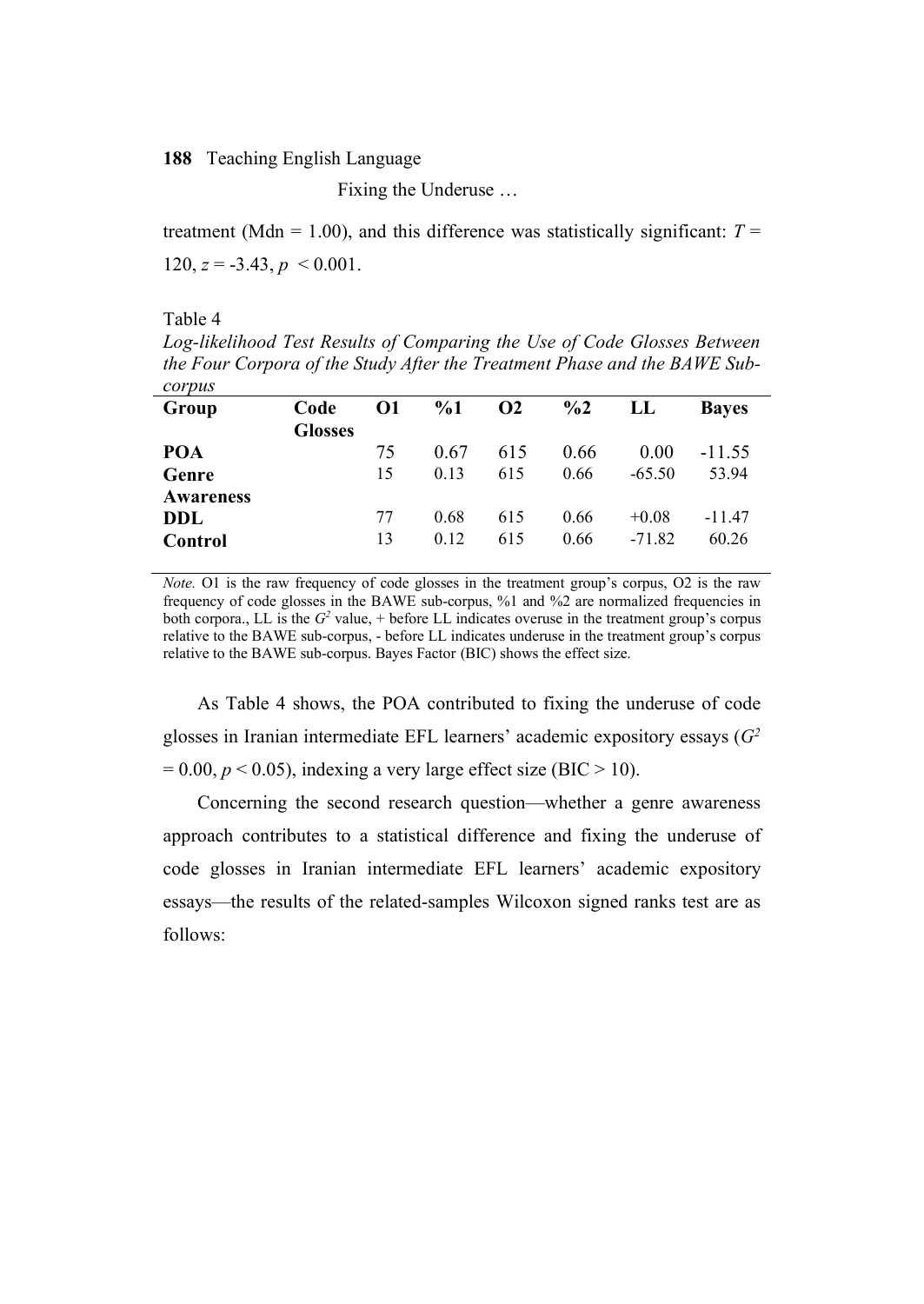# Teaching English Language, Vol. 16, No. 1

Khazaee et al.

| Descriptive Statistics                        |    |      |      |   |                                     |        |                     |      |
|-----------------------------------------------|----|------|------|---|-------------------------------------|--------|---------------------|------|
|                                               |    |      | Std. |   |                                     |        | Percentiles<br>50th |      |
|                                               | N  |      |      |   | Mean Deviation Minimum Maximum 25th |        | (Median) 75th       |      |
| Genre<br>Awareness<br>Before the<br>Treatment | 15 | .87  | .640 | 0 | 2                                   | .00.   | 1.00                | 1.00 |
| Genre<br>Awareness<br>After the<br>Treatment  | 15 | 1.00 | .535 | 0 |                                     | 2 1.00 | 1.00                | 1.00 |

## Table 6

Table 5

*Wilcoxon Signed Ranks Test*

|                                       |             |                 | Mean | Sum of |
|---------------------------------------|-------------|-----------------|------|--------|
|                                       |             | N               | Rank | Ranks  |
| Genre Awareness After the Treatment - | Negative    | 1 <sup>a</sup>  | 2.50 | 2.50   |
| Genre Awareness Before the Treatment  | Ranks       |                 |      |        |
|                                       | Positive    | 3 <sup>b</sup>  | 2.50 | 7.50   |
|                                       | Ranks       |                 |      |        |
|                                       | <b>Ties</b> | 11 <sup>c</sup> |      |        |
|                                       | Total       | 15              |      |        |

a. Genre Awareness After the Treatment < Genre Awareness Before the Treatment b. Genre Awareness After the Treatment > Genre Awareness Before the Treatment

c. Genre Awareness After the Treatment = Genre Awareness Before the Treatment

#### Table 7 *Test Statistics*

|                        | Genre Awareness   |
|------------------------|-------------------|
|                        | After the         |
|                        | Treatment - Genre |
|                        | Awareness Before  |
|                        | the Treatment     |
| Z                      | $-1.000b$         |
| Asymp. Sig. (2-tailed) |                   |

a. Wilcoxon Signed Ranks Test

b. Based on negative ranks.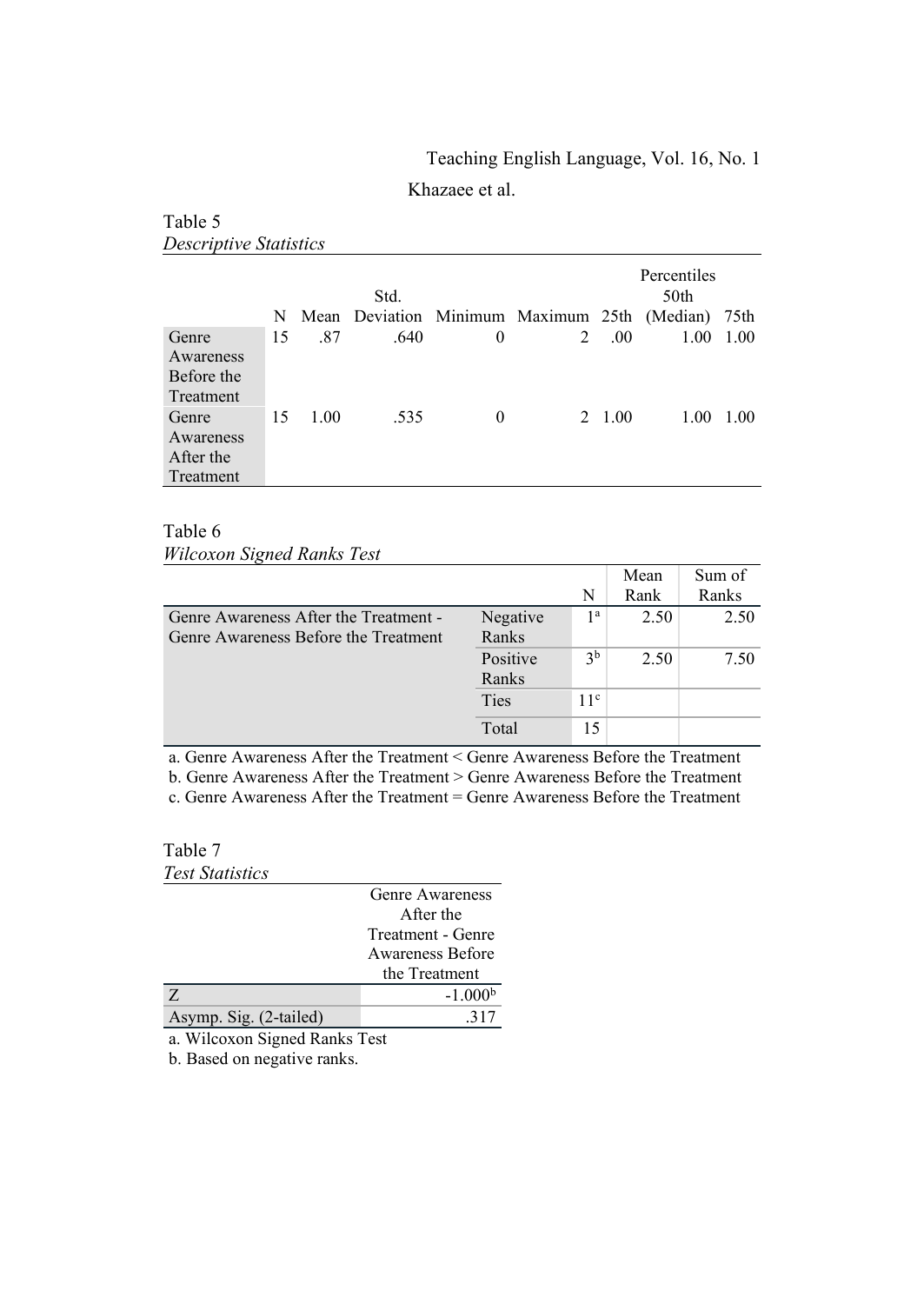Fixing the Underuse …

As tables 5-7 show, the genre awareness group's use of code glosses after the treatment (Mdn = 1.00) and before the treatment (Mdn = 1.00) did not show a statistically significant difference:  $T = 7.50$ ,  $z = -1.000$ ,  $p < .317$ .

Table 4 above shows that the genre awareness approach did not contribute to fixing the underuse of code glosses in Iranian intermediate EFL learners' academic expository essays ( $G^2$  = -65.50,  $p$  < 0.05), indexing a very large effect size ( $BIC > 10$ ). The learners still underused code glosses relative to the BAWE sub-corpus.

Regarding the third research question of the present study—whether DDL contributes to a statistical difference and fixing the underuse of code glosses in Iranian intermediate EFL learners' academic expository essays the results of the related-samples Wilcoxon signed ranks test are as follows:

# Table 8

|               |      |      |                                                     |          |   | Percentiles |      |           |  |      |  |
|---------------|------|------|-----------------------------------------------------|----------|---|-------------|------|-----------|--|------|--|
|               | Std. |      |                                                     |          |   |             |      |           |  | 50th |  |
|               |      |      | N Mean Deviation Minimum Maximum 25th (Median) 75th |          |   |             |      |           |  |      |  |
| DDL Before 15 |      | .73  | .594                                                | $\theta$ | 2 | .00.        | 1.00 | 1.00      |  |      |  |
| the           |      |      |                                                     |          |   |             |      |           |  |      |  |
| Treatment     |      |      |                                                     |          |   |             |      |           |  |      |  |
| DDL After     | 15   | 5.13 | .990                                                | 4        |   | 7 4.00      |      | 5.00 6.00 |  |      |  |
| the           |      |      |                                                     |          |   |             |      |           |  |      |  |
| Treatment     |      |      |                                                     |          |   |             |      |           |  |      |  |

*Descriptive Statistics*

Table 9 *Wilcoxon Signed Ranks Test*

|                               |          |          | Mean<br>Rank | Sum of<br>Ranks |
|-------------------------------|----------|----------|--------------|-----------------|
| DDL After the Treatment - DDL | Negative | $\Omega$ | $($ $()()$   | 00              |
| Before the Treatment          | Ranks    |          |              |                 |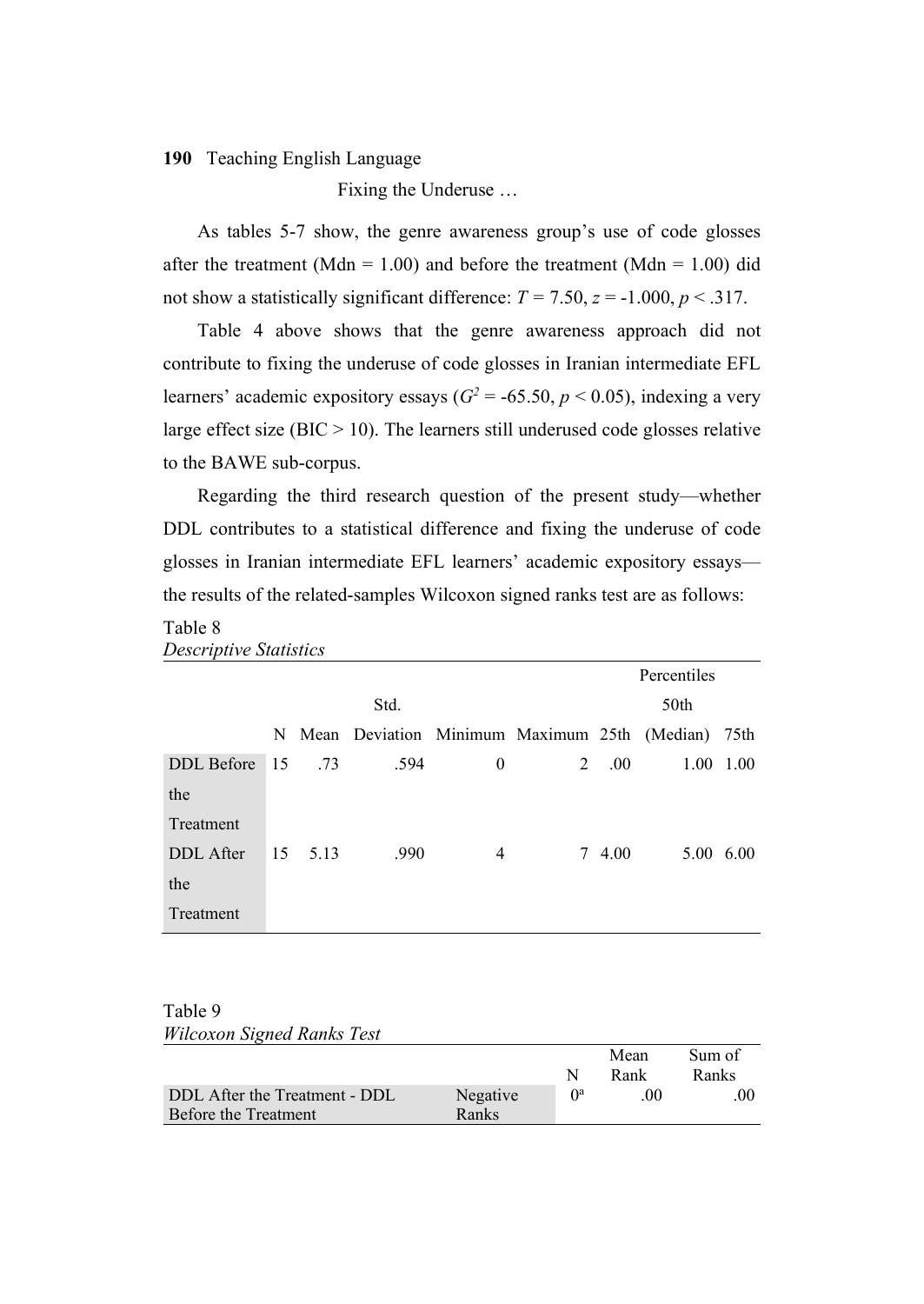|  |  | Teaching English Language, Vol. 16, No. 1 |  |
|--|--|-------------------------------------------|--|
|--|--|-------------------------------------------|--|

|                                                         | Knazaee et al. |             |      |        |  |
|---------------------------------------------------------|----------------|-------------|------|--------|--|
|                                                         | Positive       | $15^{b}$    | 8.00 | 120.00 |  |
|                                                         | Ranks          |             |      |        |  |
|                                                         | <b>Ties</b>    | $0^{\circ}$ |      |        |  |
|                                                         | Total          | 15          |      |        |  |
| a. DDL After the Treatment < DDL Before the Treatment   |                |             |      |        |  |
| b. DDL After the Treatment > DDL Before the Treatment   |                |             |      |        |  |
| c. DDL After the Treatment $=$ DDL Before the Treatment |                |             |      |        |  |

Khazaee et al.

| Table 10               |  |
|------------------------|--|
| <b>Test Statistics</b> |  |

|                        | DDL After the   |
|------------------------|-----------------|
|                        | Treatment - DDL |
|                        | Before the      |
|                        | Treatment       |
|                        | $-3.439b$       |
| Asymp. Sig. (2-tailed) | .001            |

a. Wilcoxon Signed Ranks Test

b. Based on negative ranks.

As tables 8-10 show, a statistically significant difference was found in Iranian intermediate EFL learners' use of code glosses in academic expository essays before (Mdn = 1.00) and after (Mdn = 5.00) applying the DDL, with their outperformance after the treatment:  $T = 120$ ,  $z = -3.43$ ,  $p <$ 0.001.

As Table 4 above shows, DDL contributed to fixing the underuse of code glosses in Iranian intermediate EFL learners' academic expository essays (*G2*  $= +0.08$ ,  $p < 0.05$ ), indexing a very large effect size (BIC > 10). As a  $G<sup>2</sup>$  of 3.8 or higher is significant at the level of  $p < 0.05$ , the slight overuse in the comparison is ignored.

For the control group, the results of the related-samples Wilcoxon signed ranks test are as follows: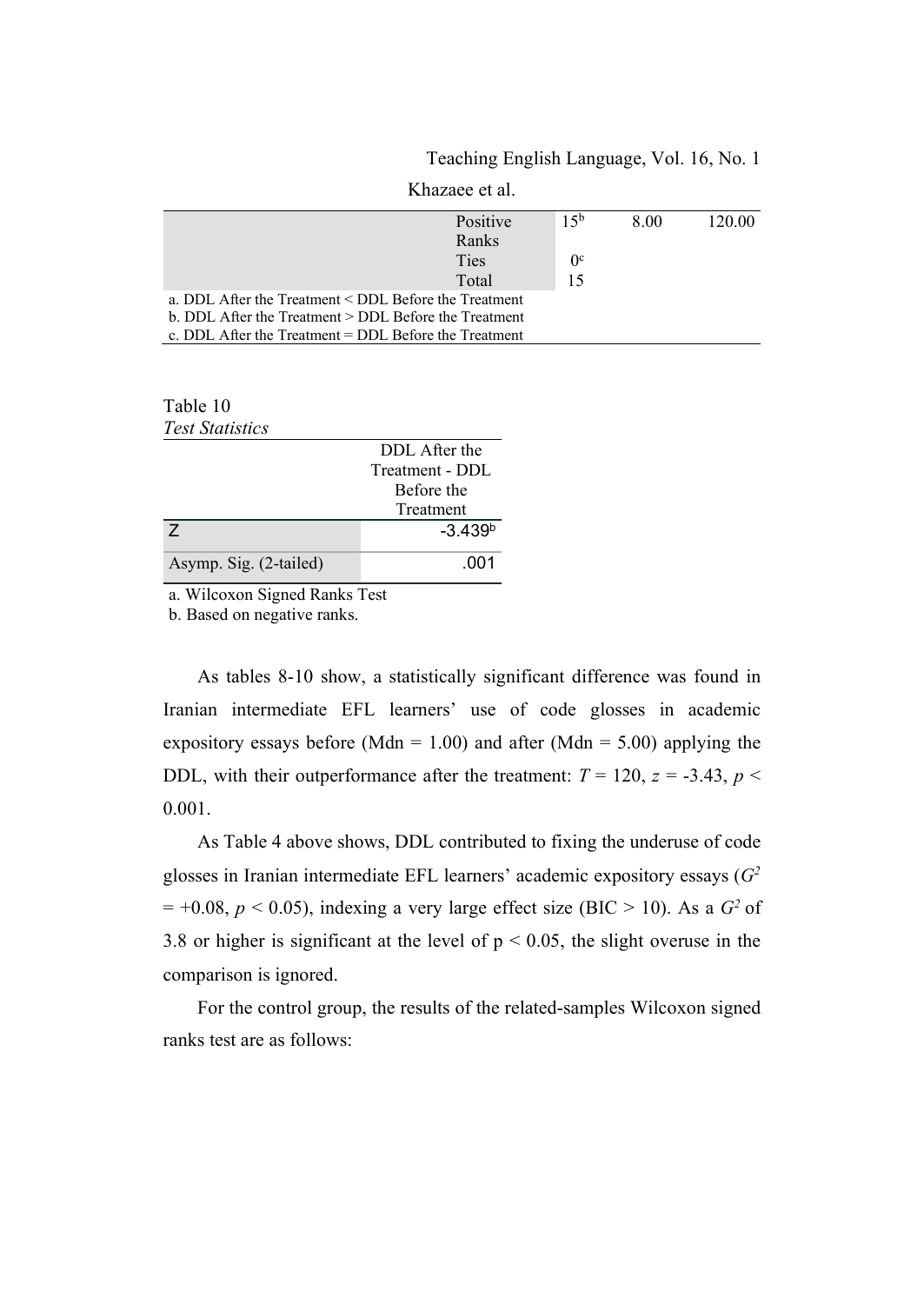Fixing the Underuse …

| Table 11                      |        |      |  |     |                                              |      |
|-------------------------------|--------|------|--|-----|----------------------------------------------|------|
| <b>Descriptive Statistics</b> |        |      |  |     |                                              |      |
|                               |        | Std. |  |     | Percentiles<br>50th                          |      |
|                               | N Mean |      |  |     | Deviation Minimum Maximum 25th (Median) 75th |      |
| Control                       | .80    | .561 |  | -00 | 100                                          | 1.00 |

15 .87 .743 0 3 .00 1.00 1.00

Table 12

*Wilcoxon Signed Ranks Test*

Group 1

Control Group 2

|                                                                                                                            |                               | N                                 | Mean<br>Rank | Sum of<br>Ranks |
|----------------------------------------------------------------------------------------------------------------------------|-------------------------------|-----------------------------------|--------------|-----------------|
| Control Group 2 - Control Group                                                                                            | Negative<br>Ranks             | $0^a$                             | .00          | .00.            |
|                                                                                                                            | <b>Positive Ranks</b><br>Ties | 1 <sup>b</sup><br>14 <sup>c</sup> | 1.00         | 1.00            |
|                                                                                                                            | Total                         | 15                                |              |                 |
| a. Control Group $2 <$ Control Group 1<br>b. Control Group $2 >$ Control Group 1<br>c. Control Group $2 =$ Control Group 1 |                               |                                   |              |                 |

Table 13 *Test Statistics*

|                        | Control Group 2 - |
|------------------------|-------------------|
|                        | Control Group 1   |
| -7.                    | $-1.000b$         |
| Asymp. Sig. (2-tailed) | .317              |
|                        |                   |

a. Wilcoxon Signed Ranks Test

b. Based on negative ranks.

As Tables 11-13 show, there was not any statistically significant difference in the performance of the control group:  $T = 1$ ,  $z = -1.000$ ,  $p <$ .317.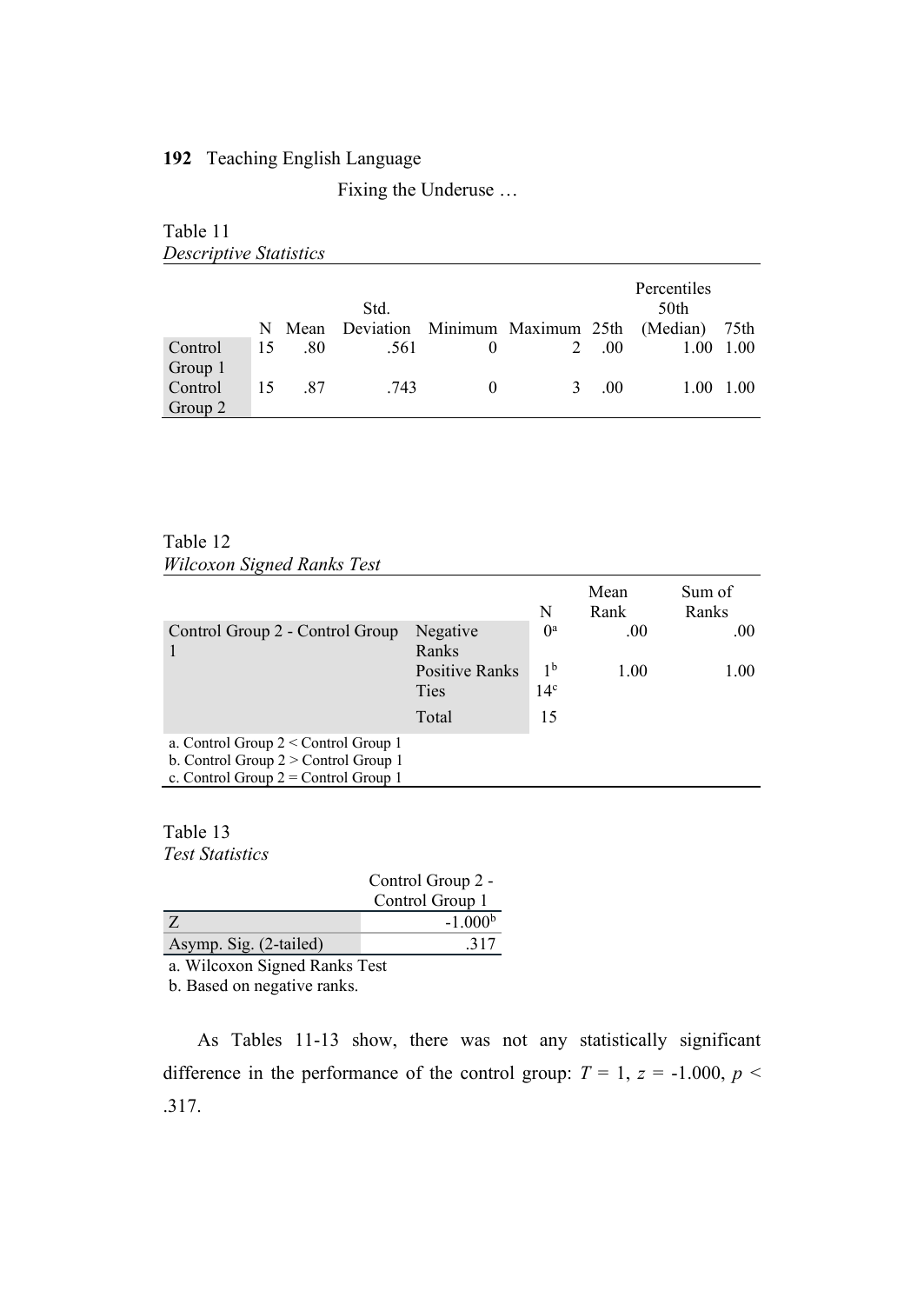As presented in Table 4, the traditional approach of instructing writing in the control group did not contribute to fixing the underuse of code glosses in Iranian intermediate EFL learners' academic expository essays  $(G^2 = -71.82)$ ,  $p < 0.05$ ), indexing a very large effect size (BIC  $> 10$ ). The learners still underused code glosses relative to the BAWE sub-corpus.

Concerning the fourth research question—which of these three approaches (the POA, genre awareness, and DDL) will likely result in better performance (lower underuse, greater comparability with a normative corpus) in applying code glosses in academic expository essays among Iranian intermediate EFL learners?—the  $G<sup>2</sup>$  values in Table 4 show that the group with the closest similarity to the BAWE sub-corpus was the POA group with *G*2 =0.00, suggesting that this group outperformed all other groups.

#### **5. Discussion**

The present study evaluated the comparative effect of three instructional approaches on fixing the underuse of code glosses in Iranian intermediate EFL learners' expository essays. The approaches included the POA, genre awareness, and DDL. To make sure robust analytical protocols were followed during the study, a control group was added. Overall, the POA and DDL groups showed outperformance compared with their performances in the pretreatment phase of the study, but there was no sign of improvement in the genre awareness and control groups. A curious reader would question why the POA and DDL groups improved while the genre awareness and control groups did not, and why the POA group achieved the greatest outcomes when compared with the normative BAWE sub-corpus. The following excerpts will go through these issues.

In line with the claims of the proponents of the POA, the underlying reason for the improvement in the functioning of the POA group resides in the structure of the POA. The POA begins with language production,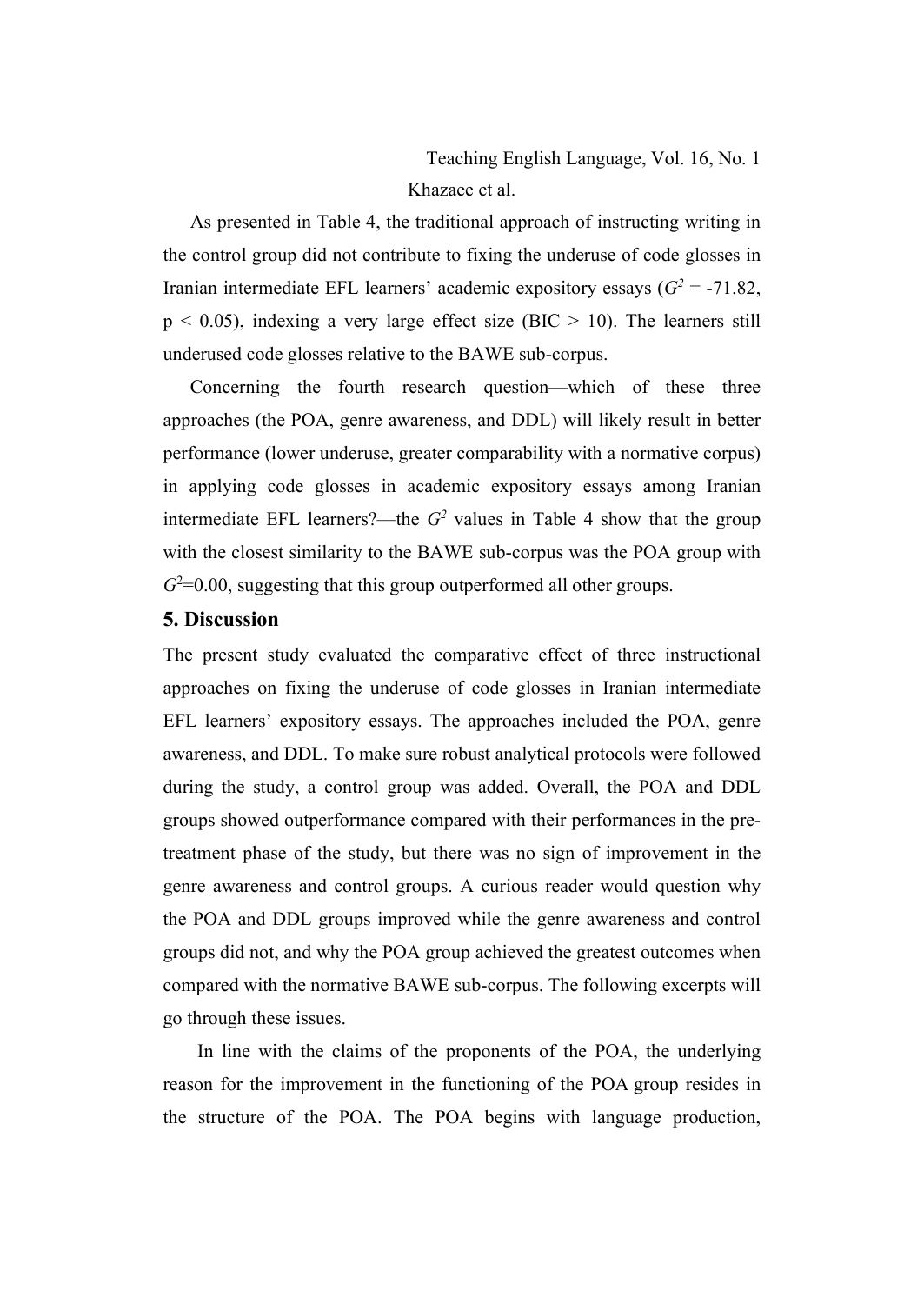Fixing the Underuse …

continues with language production, and ends with language production, while input serves as a support for learners to engage in productive activities (Wen, 2018a, b). This was observed in the motivating and enabling phases of the present study, where learners started being instructed by trying out a communicative scenario, something both realizable in their future job settings and at the same time cognitively challenging.

The results of the study in the POA group further confirm and support the claims of the proponents of the POA (e.g., Chen, 2020; Sun, 2020 a, b; Wen, 2018 a, b; Zhang, 2020), who asserted that the integration of output especially at the start of a teaching cycle with a productive scenario—helps learners have a vision of their learning gaps, whether information-related or linguistic. The learners in the POA group became aware of their shortcomings concerning their lack of knowledge, schema, and productive ability towards using code glosses in expository essays, a genre with which they had been familiar from the paragraph development and essay writing courses in the Iranian curriculum on English studies.

Through trying out a communicative scenario, the learners in the POA group noticed where they had problems and tried to overcome them in the subsequent enabling phase with the help of enabling activities that the teacher fed into the enabling phase. Assessment in the enabling phase served as a catalyst here. It fueled the ongoing process of identifying flaws and progressing in the learners' current abilities and skills. In other words, the POA helped learners reach their zone of proximal development (Vygotsky, 1978).

The learners in the POA group were exposed to a novel technique for dealing with code glosses. The integration of output and the selective procedure concerning the selection of language materials seems to be the key to the success of the POA group. Learners were flooded with enablers (a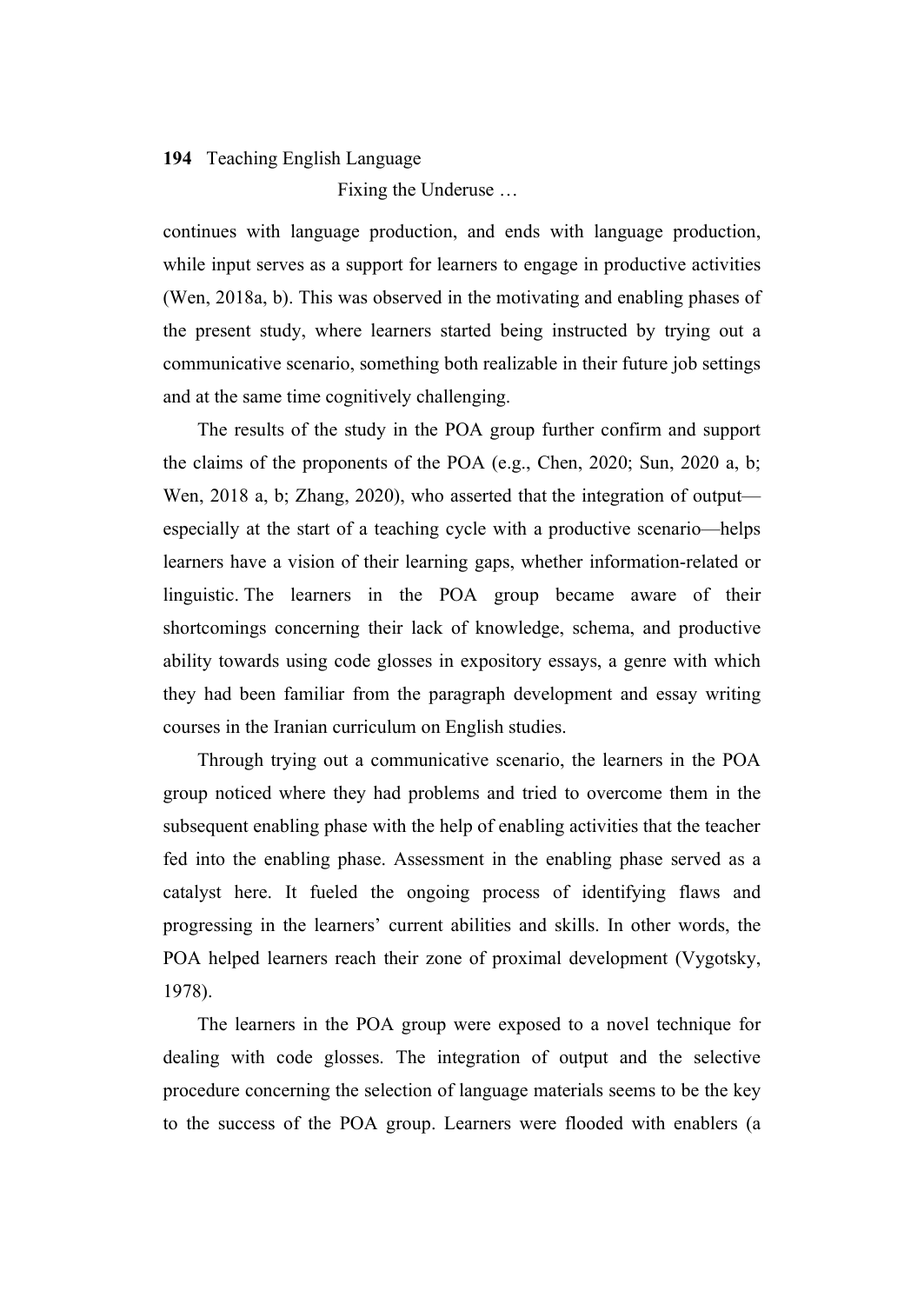Teaching English Language, Vol. 16, No. 1 Khazaee et al.

form of tuned input), experienced flow during the instruction, and enjoyed what was being instructed. Learners in the POA group expressed their interest in the approach and called it one that could lead to communicative ability in a setting like the Iranian EFL tertiary one where communication is not dealt with seriously.

Moreover, as the proponents of the POA claim, the POA is mostly suitable for "young adult learners with intermediate-level proficiency in English or above who have already finished learning basic English grammar and have about 2,000 or more high-frequency words" (Wen, 2018b, p. 526). Therefore, one more reason for the success of the POA group in this study might be that the approach fitted the persona of the learners in terms of language proficiency.

According to Chen (2020), the POA assists teachers in teaching and materializing instructional content and finding a balance between macro- and micro-education. Compatible with this claim was the ease of design of the phases for the POA group in the Method section. Despite the claims of the proponents of the POA on its capability to help learners overcome the constraints of genre-based and DDL approaches in academic writing instruction (e.g., informality in academic writing), there is still a need for more in-depth studies. Future investigations should focus on the differences between the POA, genre-based, and DDL approaches in decreasing the informality of academic writing following Hyland and Jiang's (2020) framework. For this, the POA and other instructional approaches can be used for the instruction of writing, and corpora can be compiled and analyzed according to the procedure proposed by Hyland and Jiang.

The DDL group also performed well compared with the pre-treatment phase of the study. According to Boulton and Cobb (2017), DDL enables learners to see many real-world examples of language. It was this "condensed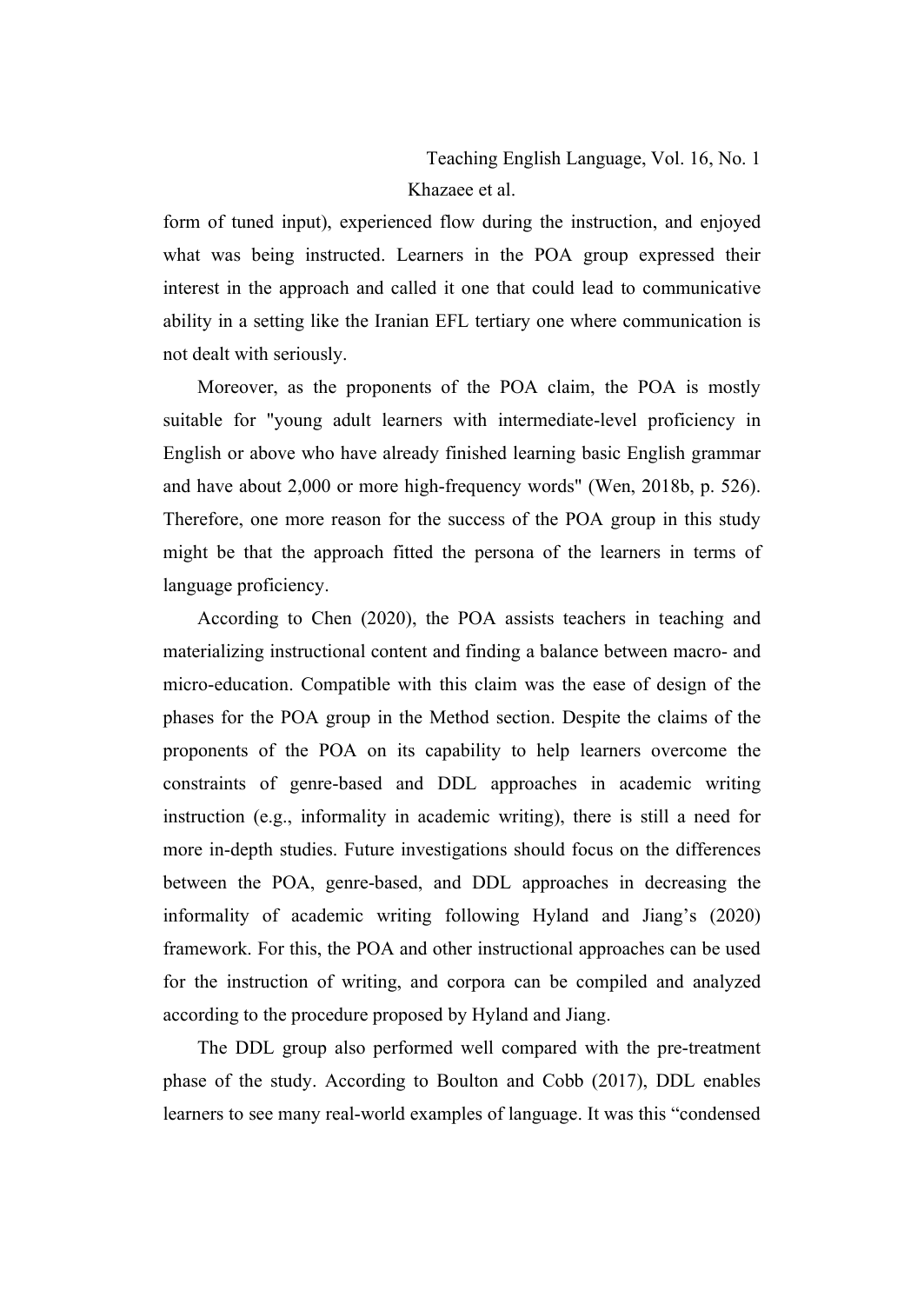Fixing the Underuse …

exposure" (Gabrielatos, 2005, p. 10) that resulted in knowledge growth and increased awareness of code glosses in academic writing in the DDL group of the present study. DDL had a significant remedial role as well. Learners were able to rectify their interlanguage competence by comparing their work, which might include misuse, overuse, and underuse of code glosses, to the data supplied by English-native authors. DDL also led to the autonomy of the learners in producing code glosses in their academic expository essays in the post-treatment phase.

Regarding the continued underuse of code glosses in the genre awareness approach group, A. M. Johns' (2008) words concerning the shortcomings of the NR's approach in dealing with genre awareness seem plausible. This was because the prompt used in the treatment phase was based on the NR's approach. Regarding the shortcomings of the NR's approach, A. M. Johns asserted that:

> In my search for a genre-awareness approach, I have found the New Rhetoricians' contributions to be very useful. However, their work is written for native speakers of English, and the pedagogical materials are quite advanced and insufficiently scaffolded for the ESL/EFL or other novice students. In addition, there is little discussion of the sentence level, linguistic issues that must be considered when we teach diverse students. (p. 243)

According to NR's practitioners, genres are dynamic. This means that knowledge of a genre learned through teaching cannot promise that, in dealing with a new situation, past encounters with a specific genre would be useful for writing a text in a particular genre (Russell, 1997). This was also observed in the learners of the genre awareness group. Future research should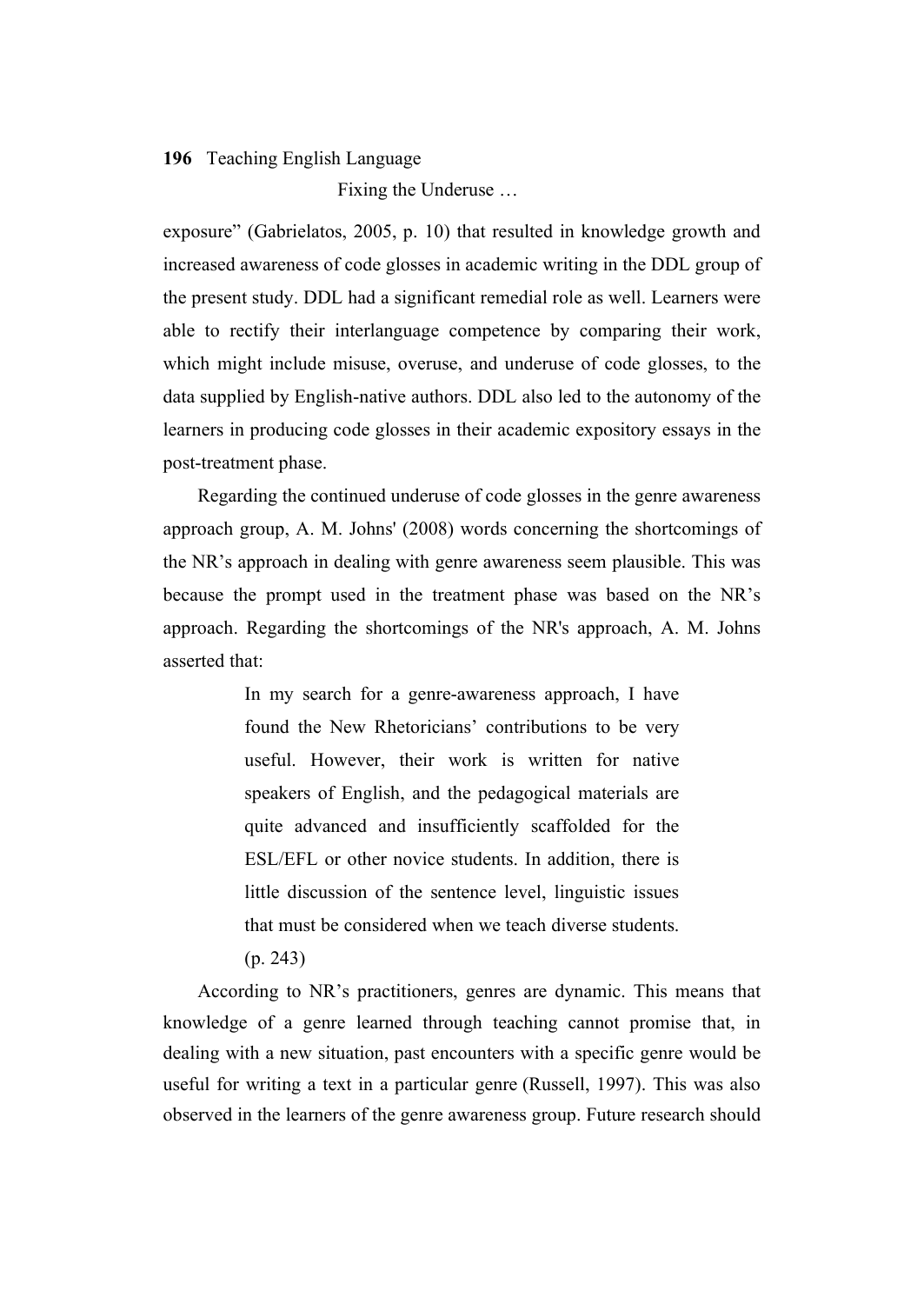focus on A. M. Johns' (2008, pp. 246-250) other recommendations for genre awareness to happen: "interdisciplinary learning communities" and "disciplinary grouping of literacy responses into macro-genres." Future studies could also more specifically address the differences between genre awareness and genre acquisition.

# **6. Conclusions**

This research aimed to evaluate the comparative effect of the POA, genre awareness, and DDL approaches on fixing the underuse of code gloss in Iranian intermediate EFL learners' expository essays. Based on the results, learners in the POA group outperformed all other groups. As proponents of the POA call it a superior approach in dealing with academic writing instruction compared with genre-based and DDL approaches, practitioners should consider the localization of the POA for the Iranian EFL context for English education, in general, and other metadiscourse types (including hedges, boosters, transitions, etc.), in particular.

Ignoring the communicative aspects in the instruction of academic language can be addressed through emphasis on production from the initial phases of the POA. In Iranian tertiary-level English education, the instructor is the center of attention, and grammar-based content, language context (EFL), and exam-oriented instruction are the things that are holding the learners back from achieving what they need for today's competitive market, that is, being able to communicate. Even in university courses, the emphasis is on genre acquisition and not on flourishing the productive skills of learners and key competencies like critical thinking, the lack of which is felt in the Iranian EFL education context. Despite the findings of the research, more studies are required to compare the results of the approaches investigated here. In-person classes might have different stories from the virtual classes that were used in the study. Future research could delve deeper into this issue.

# **References**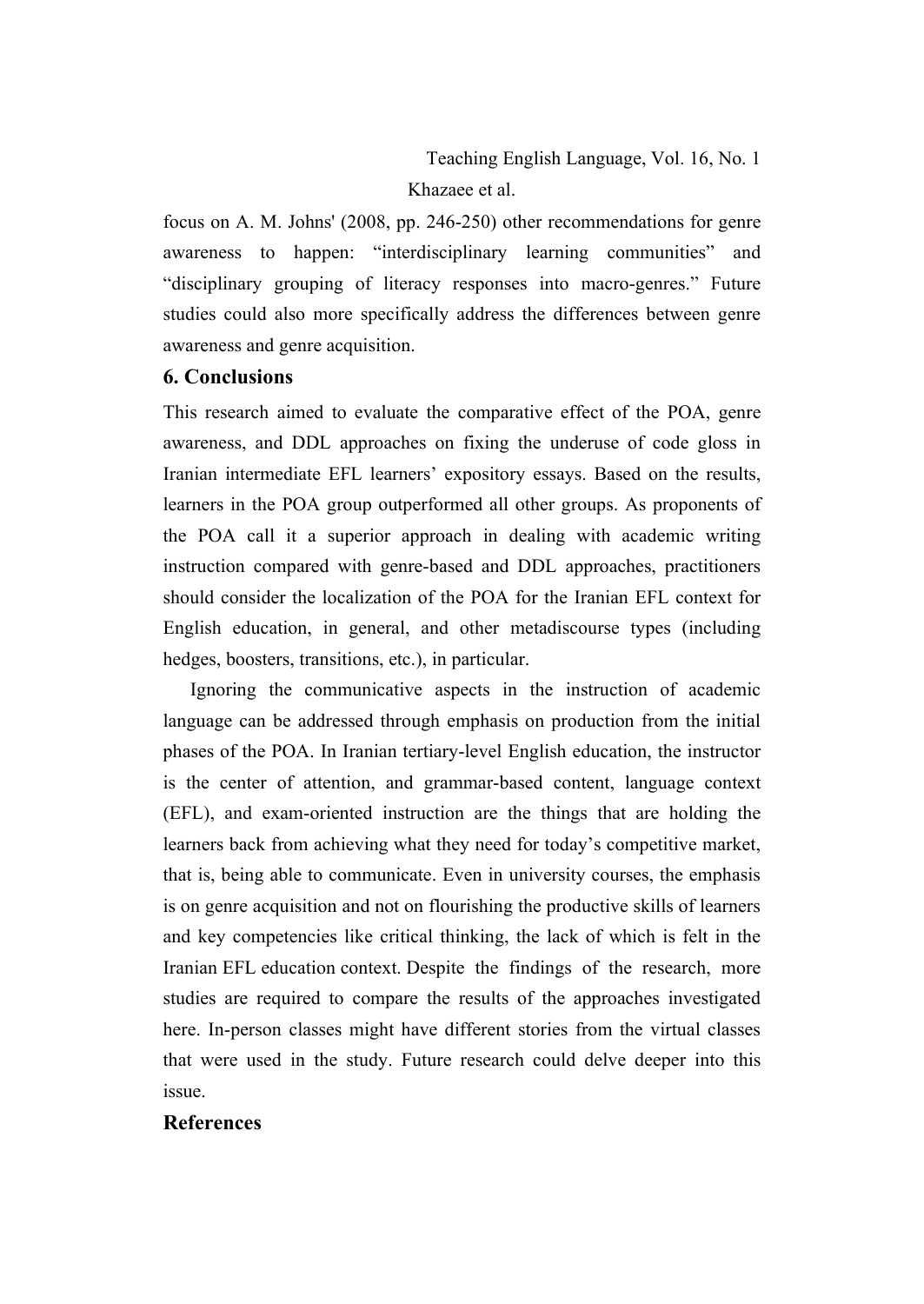Fixing the Underuse …

- Ädel, A. (2017). Remember that your reader cannot read your mind: Problem/solution-oriented metadiscourse in teacher feedback on student writing. *English for Specific Purposes, 45*, 54-68.
- Alavinia, P., & Aftabi, J. (2013). A probe into the effect of explicit and implicit instruction of metadiscourse markers on EFL learners' argumentative writing performance. *Teaching English Language*, 7(1), 71-96.
- Al-Subhi, A. S. (2022). Metadiscourse in online advertising: Exploring linguistic and visual metadiscourse in social media advertisements. *Journal of Pragmatics, 187*, 24-40.
- Anthony, L. (2017). AntFileConverter (Version 2.0.0) [Computer Software]. Tokyo, Japan: Waseda University. Retrieved from https://www.laurenceanthony.net/software
- Anthony, L. (2021). AntConc (Version 4.0.3) [Computer Software]. Tokyo, Japan: Waseda University. Available from https://www.laurenceanthony.net/software
- Asadi, A. (2018). Enhancing writing skills of English learners through metadiscourse resources. *MEXTESOL Journal, 42*(3), 1-19.
- Babaii, E., Atai, M. R., & Mohammadi, V. (2015). Stance in English research articles: Two disciplines of the same science. *Teaching English Language, 9*(1), 1-27.
- Balázs, F. (2020). The production-oriented approach (POA) in Hungary: Piloting POA in the Hungarian higher education context. In Zs. Bocz & R. Besznyák (Eds.), *Porta Lingua* (pp. 321-329). SZOKOE.
- Barabadi, E., Golparvar, S. E., & Arghavan, A. (2021). To put it differently: A cross-disciplinary investigation of reformulation markers in student essays. *Discourse Processes, 58*(9), 787-803.
- Bhatia, V. K. (1993). *Analyzing genre: Language use in professional settings*. Longman.
- Boulton, A., & Cobb, T. (2017). Corpus use in language learning: A meta‐analysis. *Language Learning, 67*(2), 348-393.
- Chen, H. (2020). Instruction of nominalization by applying enabling of POA. *Chinese Journal of Applied Linguistics, 43*(3), 342-358.
- Cheng, X., & Steffensen, M. S. (1996). Metadiscourse: A technique for improving student writing. Research in the Teaching of English, 30(2), 149-181.
- Cobb, T. (2016). Corpus Builder (Version 2.3). Retrieved from http://www.lextutor.ca/cgibin/tools/corpbuild/index.pl?uppers=50
- Dafouz-Milne, E. (2008). The pragmatic role of textual and interpersonal metadiscourse markers in the construction and attainment of persuasion: A cross-linguistic study of newspaper discourse. *Journal of Pragmatics, 40*(1), 95-113.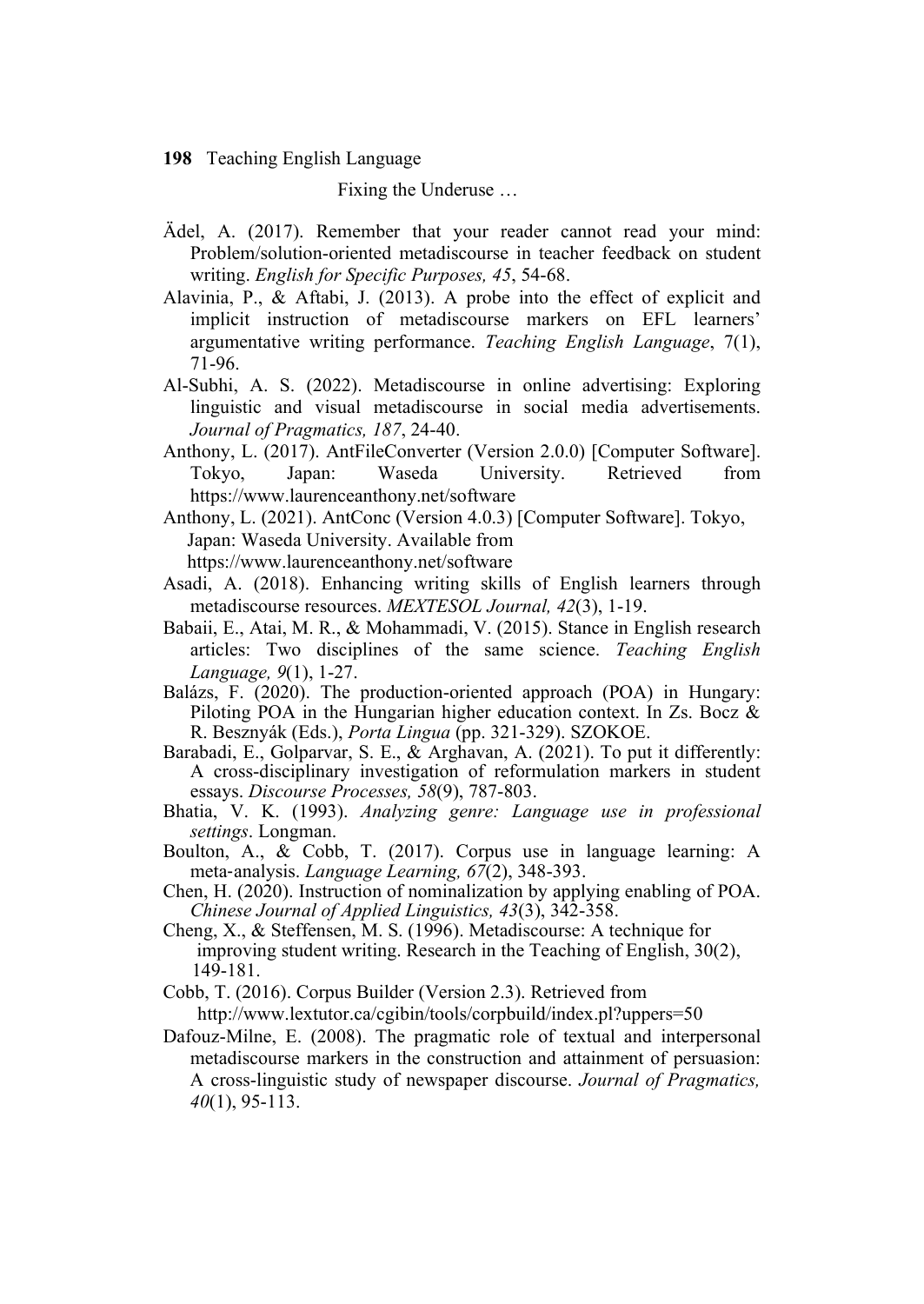Khazaee et al.

- Dastjerdi, V., & Shirzad, M. (2010). The impact of explicit instruction of metadiscourse markers on EFL learners' writing performance. *Journal of Teaching Language Skills (JTLS), 2*(2), 155-174.
- Derakhshan, A., & Karimian Shirejini, R. (2020). An investigation of the Iranian EFL learners' perceptions towards the most common writing problems. *SAGE Open, 10*(2), 1-10.
- Devitt, A., M. J. Reiff & A. Bawarshi (2004). *Scenes of writing: Strategies for composing with genres.* Longman.
- Edusei, J. (2015). Code glosses in student writing: A comparative study of Albanian and German BA theses. In J. Schmied (Ed.), *Academic writing for South Eastern Europe: Practical and theoretical perspectives* (pp. 119-130). Cuvillier.
- Ellis, R. (2017). The production-oriented approach: Moving forward. *Chinese Journal of Applied Linguistics, 40*(4), 454-458.
- Gabrielatos, C. (2005). Corpora and language teaching: Just a fling or wedding bells? *Tesl-Ej, 8*(4), 1-35.
- Gilquin, G., & Granger, S. (2010). How can data-driven learning be used in language teaching? In A. O'Keeffe & M. McCarthy (Eds.), *Routledge handbook of corpus linguistics* (pp. 359–370). Routledge.
- Guziurová, T. (2020). Discourse reflexivity in written academic English as lingua franca: Code glosses in research articles. *Discourse and Interaction, 13*(2), 36-54.
- Halliday, M. A. K. (1994). *An introduction to functional grammar*. Edward Arnold.
- Hinds, J. (1987). Reader versus writer responsibility: A new typology. In U. Connor & R. B. Kaplan (Eds.), *Writing across languages: Analysis of L2 text* (pp. 141-152). Addison-Wesle.
- Hosseini, S., & Mayahi, N. (2015). A contrastive study of code glosses in international and Iranian newspapers. *International Journal of Language Learning and Applied Linguistics World (IJLLALW), 9*(2), 35-52.
- Hui, J. (2009). The contrastive analysis of the use of code glosses in Chinese and English academic discourse. *Foreign Language Research, 5*, 46-50.
- Hyland, K. (2005). *Metadiscourse: Exploring interaction in writing.* Continuum.
- Hyland, K. (2007). Applying a gloss: Exemplifying and reformulating in academic discourse. *Applied Linguistics, 28*(2), 266-285.
- Hyland, K., & Jiang, F. K. (2020). Text-organizing metadiscourse: Tracking changes in rhetorical persuasion. *Journal of Historical Pragmatics, 21*(1), 137-164.
- Hyland, K., Wang, W., & Jiang, F. K. (2022). Metadiscourse across languages and genres: An overview. *Lingua*, *265,* 1-8.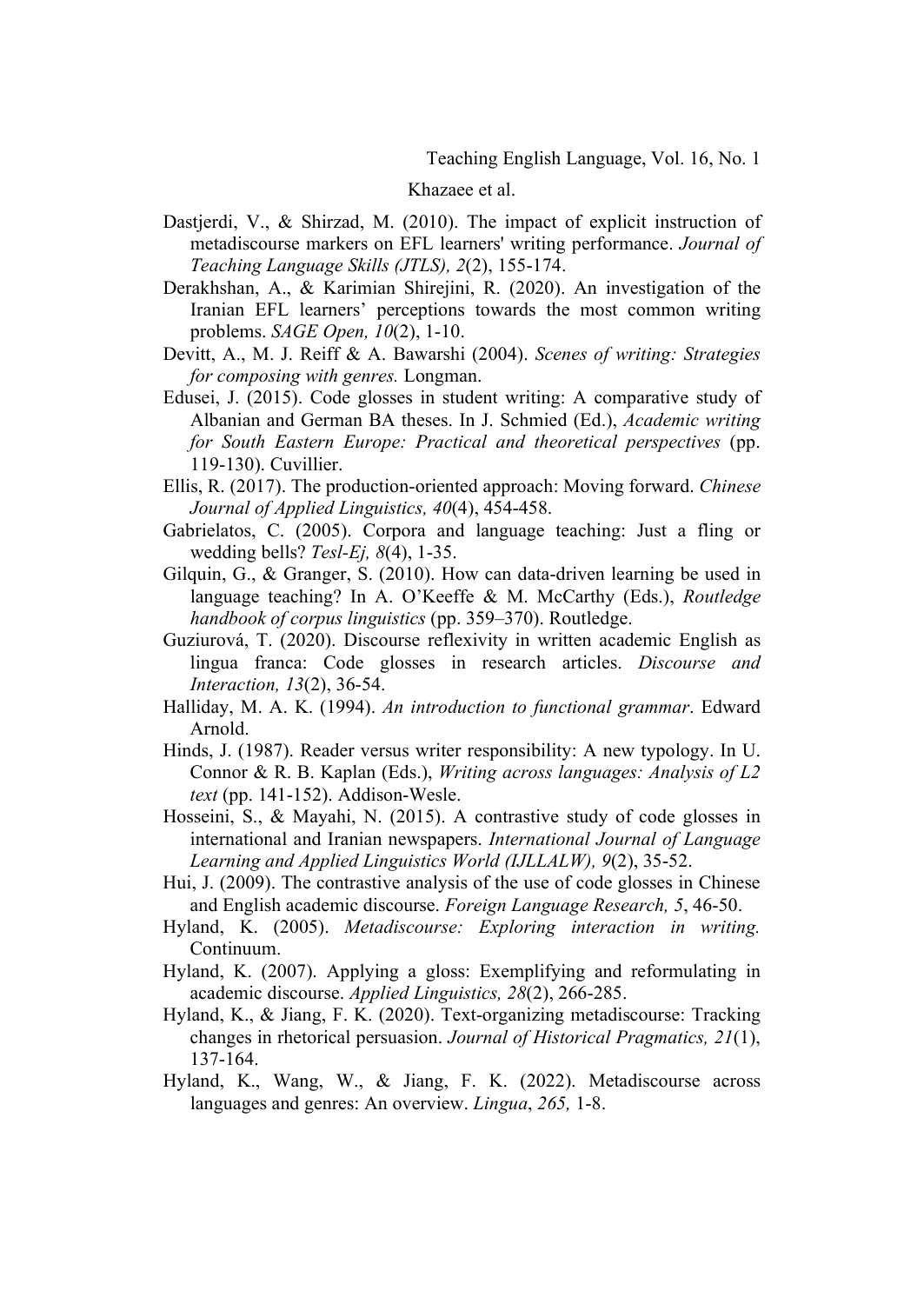Fixing the Underuse …

- Intaraprawat, P., & Steffensen, M. S. (1995). The use of metadiscourse in good and poor ESL essays. *Journal of Second Language Writing, 4*(3), 253-272.
- Jalilifar, A. (2007). Hedging as a pragmatic strategy: Variations across disciplines and cultures. *Teaching English Language, 2*(1), 43-69.
- Johns, A. M. (2008). Genre awareness for the novice academic student: An ongoing quest. *Language Teaching, 41*(2), 237-252.
- Johns, T. (1991a). Should you be persuaded: Two examples of data-driven learning. *English Language Research Journal, 4*, 1-16.
- Johns, T. (1991b). From printout to handout: Grammar and vocabulary teaching in the context of data-driven learning. *English Language Research Journal, 4*, 27-45.
- Khazaee, H., Maftoon, P., Birjandi, P., & Rezaie Golandouz, G. (2020). Metadiscourse markers in a corpus of learner language: The case of Iranian EFL learners. *Journal of Language and Translation, 10*(3), 17-34.
- Qin, W., & Uccelli, P. (2019). Metadiscourse: Variation across communicative contexts. *Journal of Pragmatics, 139*, 22-39.
- Qiu, L. (2020). Enabling in the production-oriented approach: Theoretical principles and classroom implementation. *Chinese Journal of Applied Linguistics, 43*(3), 284-304.
- Rasti, I. (2011). Involving the reader in the text: Engagement markers in native and non-native student argumentative essays [Unpublished doctoral dissertation]. University of Liverpool, UK.
- Russell, D. (1997). Rethinking genre in school and society: An activity theory analysis. *Written Communication 14*, 504–554.
- Safari, I. (2018). A corpus-based contrastive study of code glosses used in English academic articles written by authors of politics and applied linguistics. *International Journal of Linguistics, 10*(2), 40-47.
- Steffensen, M. S., & Cheng, X. (1996). Metadiscourse and text pragmatics: How students write after learning aboutmetadiscourse. In L. Bouton (Ed.), *Pragmatics and language learning* (pp. 153-70). University of Illinois.
- Sun, L., & Asmawi, A. (2021). A literature review of studies on productionoriented approach (POA) in China. *International Journal of Linguistics, Literature and Translation, 4*(6), 74-81.
- Sun, S. (2020a). The Production-oriented approach updated: Introduction to the special issue. *Chinese Journal of Applied Linguistics, 43*(3), 259-267.
- Sun, S. (2020b). Optimizing teacher-student collaborative assessment in the production-oriented approach: A dialectical research. *Chinese Journal of Applied Linguistics, 43*(3), 305-322.
- Swales, J. M. (1990). *Genre analysis: English in academic and research settings*. Cambridge University Press.